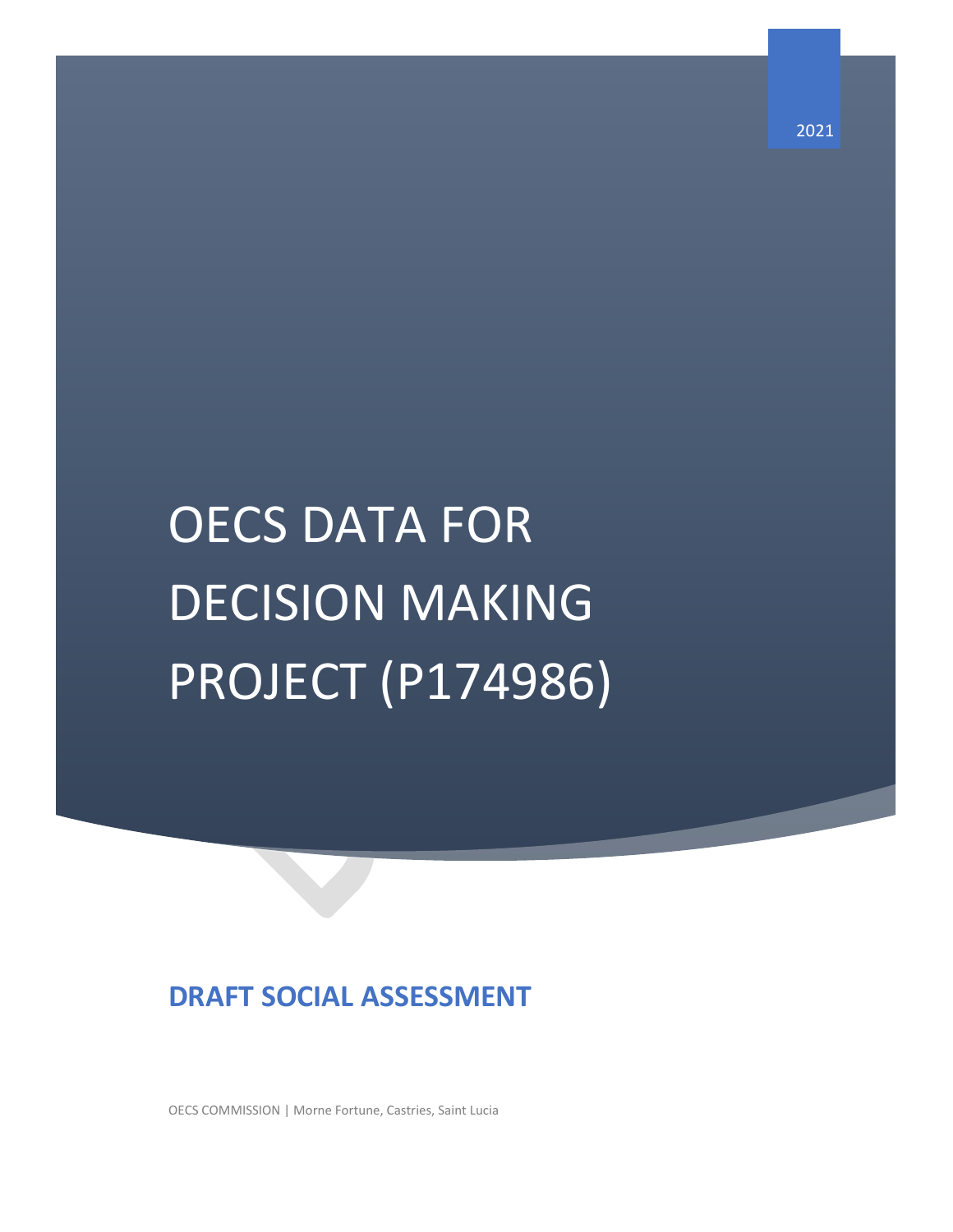# <span id="page-1-0"></span>LIST OF ACRONYMS

| CARICOM       | Caribbean Community                                          |
|---------------|--------------------------------------------------------------|
| <b>ESF</b>    | <b>Environmental and Social Framework</b>                    |
| <b>ESMF</b>   | <b>Environmental and Social Management Framework</b>         |
| <b>LFS</b>    | Labour Force Survey                                          |
| <b>LNS</b>    | Labour Needs Survey                                          |
| <b>NSO</b>    | <b>National Statistics Organization</b>                      |
| <b>NSS</b>    | <b>National Statistical System</b>                           |
| <b>OECS</b>   | Organisation of Eastern Caribbean States                     |
| PDO           | Project Development Objective                                |
| <b>RSDS</b>   | Regional Strategy for the Development of Statistics          |
| SA            | Social Assessment                                            |
| SLC-HBS       | Survey of Living Conditions-Household Budget Survey          |
| <b>SSU</b>    | <b>OECS Statistical Services Unit</b>                        |
| <b>SVG</b>    | Saint Vincent and the Grenadines                             |
| UN.           | <b>United Nations</b>                                        |
| <b>UNFPOS</b> | United Nations Fundamental Principles of Official Statistics |
|               |                                                              |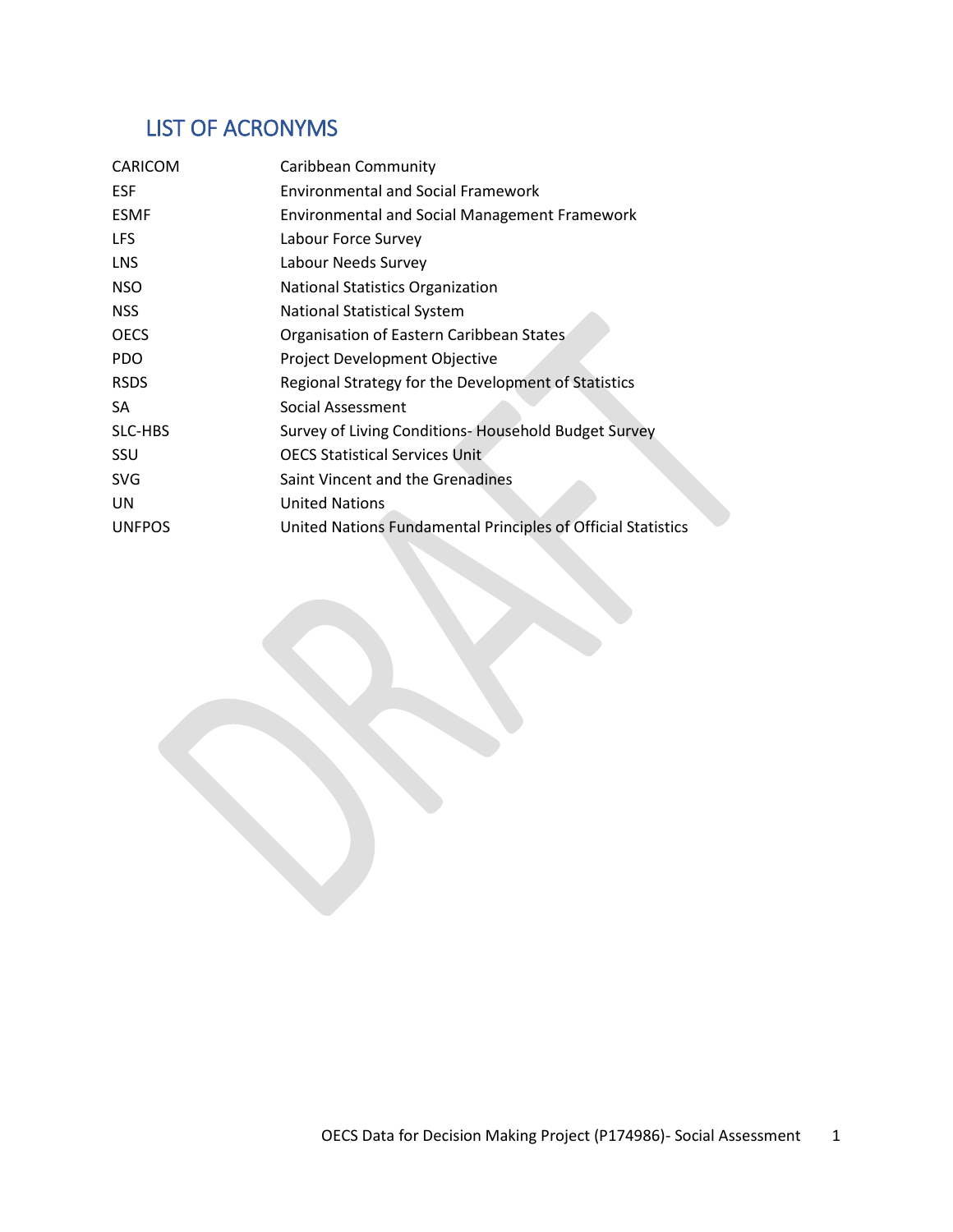# Table of Contents

| $\mathbf{1}$   |       |                                                                                      |  |
|----------------|-------|--------------------------------------------------------------------------------------|--|
|                | 1.1   |                                                                                      |  |
| $\overline{2}$ |       |                                                                                      |  |
|                | 2.1   |                                                                                      |  |
|                | 2.2   |                                                                                      |  |
|                | 2.3   |                                                                                      |  |
|                | 2.4   |                                                                                      |  |
| 3              |       |                                                                                      |  |
|                | 3.1   |                                                                                      |  |
|                | 3.2   |                                                                                      |  |
|                | 3.3   |                                                                                      |  |
| 4              |       |                                                                                      |  |
| 5              |       |                                                                                      |  |
|                | 5.1   |                                                                                      |  |
|                | 5.1.1 | The United Nations Fundamental Principles of Official Statistics (UNFPOS) 10         |  |
|                | 5.2   |                                                                                      |  |
|                | 5.2.1 | Regional Code of Good Practice in Statistics for Latin America and the Caribbean  11 |  |
|                | 5.2.2 |                                                                                      |  |
|                | 5.2.3 |                                                                                      |  |
|                | 5.2.4 |                                                                                      |  |
|                | 5.2.5 |                                                                                      |  |
|                | 5.3   |                                                                                      |  |
|                | 5.3.1 |                                                                                      |  |
|                | 5.3.2 |                                                                                      |  |
|                | 5.3.3 |                                                                                      |  |
| 6              |       |                                                                                      |  |
|                |       |                                                                                      |  |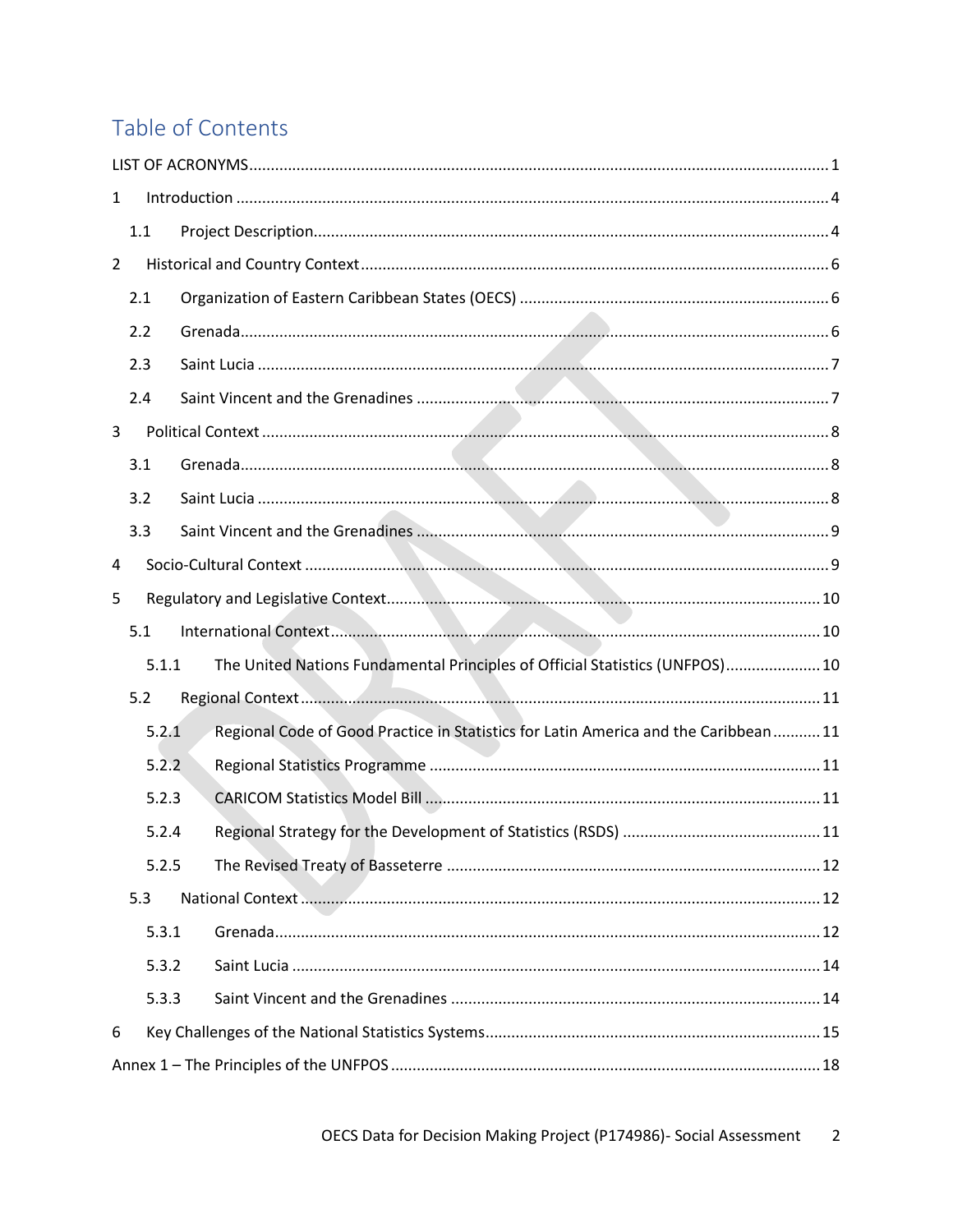| Annex 2- Principles of the Regional Code of Good Practice in Statistics for Latin America and the Caribbean |  |
|-------------------------------------------------------------------------------------------------------------|--|
|                                                                                                             |  |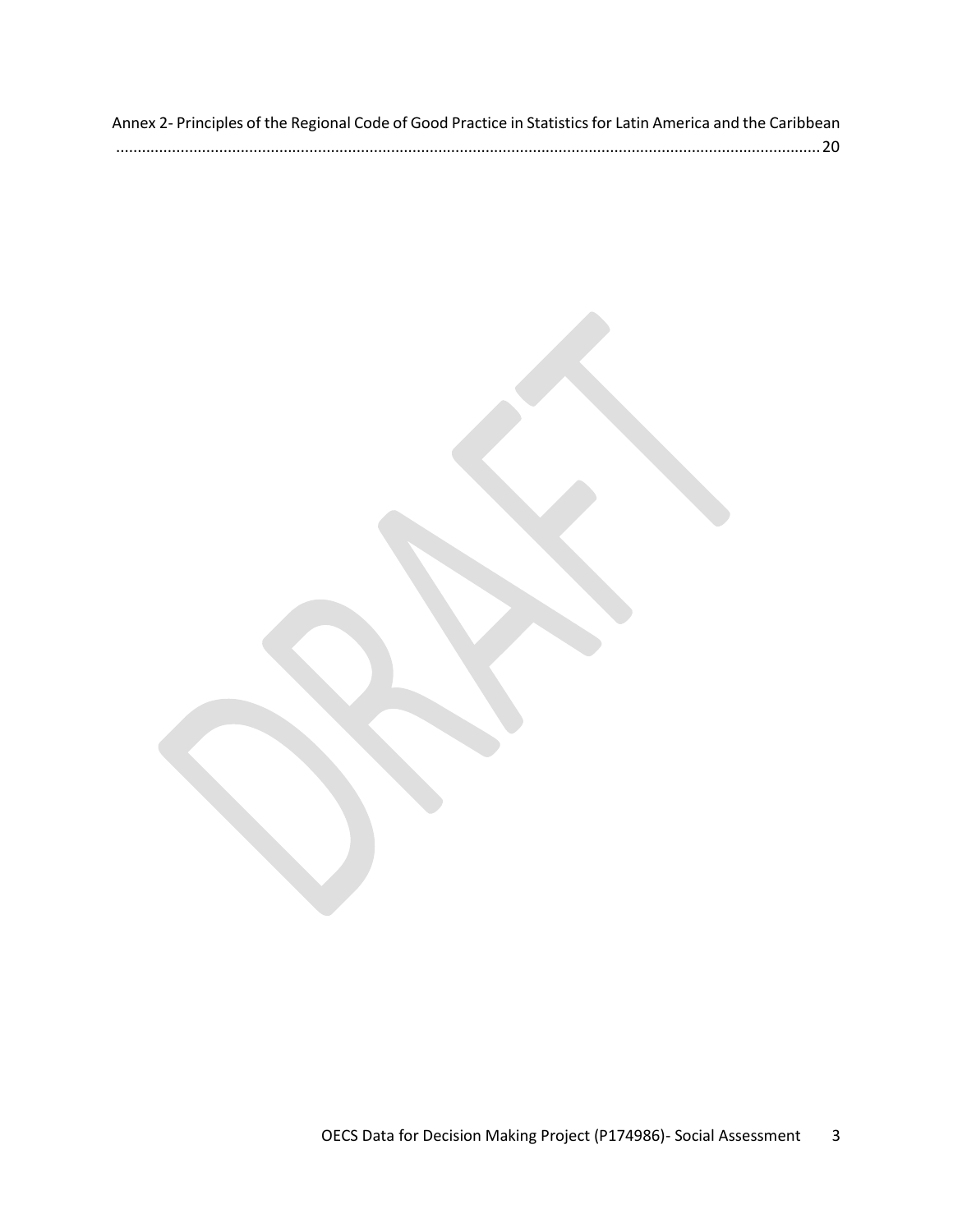# <span id="page-4-0"></span>1 Introduction

This social assessment (SA) has been undertaken as part of the OECS Data for Decision Making Project (P174986). The SA aims to assess and identify any gaps within the statistical systems in the project's participating countries' (Grenada, Saint Lucia and Saint Vincent and Grenadines) National Statistics Organizations (NSOs) and the OECS' Statistical Services Unit (SSU). The findings from the assessment will be used to inform project design. The information presented in the SA will be used to ensure that the project is able to reduce or eliminate, as much as possible, the existing patterns of social exclusion associated with data collection in the participating countries and the OECS. Furthermore, the findings of the SA will be used in monitoring and evaluation to ensure that the project is achieving its intended outcome.

# <span id="page-4-1"></span>1.1 Project Description

The Project Development Objective (PDO) is to improve the capacity of the OECS member states to produce and publicly disseminate statistical data in a timely manner to allow for evidence-based policy making at both the country and regional levels. The project strives to achieve its PDO by strengthening both the national and regional level capacities to collect, analyze and disseminate data quickly and regularly. The project consists of four components as outlined in [Table 1.](#page-4-2)

| <b>Project Component</b>                                                                | <b>Description</b>                                                                                                                                                                                                                                                                                                                                                                                                                                                                                                                                                                                                |  |  |
|-----------------------------------------------------------------------------------------|-------------------------------------------------------------------------------------------------------------------------------------------------------------------------------------------------------------------------------------------------------------------------------------------------------------------------------------------------------------------------------------------------------------------------------------------------------------------------------------------------------------------------------------------------------------------------------------------------------------------|--|--|
| <b>Component 1: Statistical</b><br><b>Modernization and</b><br><b>Capacity Building</b> | The modernization of statistical activities from data collection to<br>1.<br>dissemination and build resilience through secure data<br>management-will include provision of hardware and software and<br>some retrofitting activities;<br>Progress towards an effective National Statistical System (NSS),<br>2.<br>with the CSO at its core, to coordinate statistical activities across<br>the government; and<br>Technical assistance and training will be provided to build the<br>3.<br>capacity of the CSO, on technical to organizational aspects, to<br>ensure sustainability in light of staff turnover. |  |  |
| <b>Component 2: Statistical</b><br><b>Modernization and</b><br><b>Capacity Building</b> | Core Data<br>Support the National Population and Housing Census<br>1.<br>by supporting pre-census, census and post-census<br>activities in each country;<br>Support the development,<br>implementation,<br>2.<br>processing and dissemination of two rounds of the<br>Survey of Living Conditions-Household Budget Survey<br>(SLC-HBS);                                                                                                                                                                                                                                                                           |  |  |

#### <span id="page-4-2"></span>*Table 1- Project components*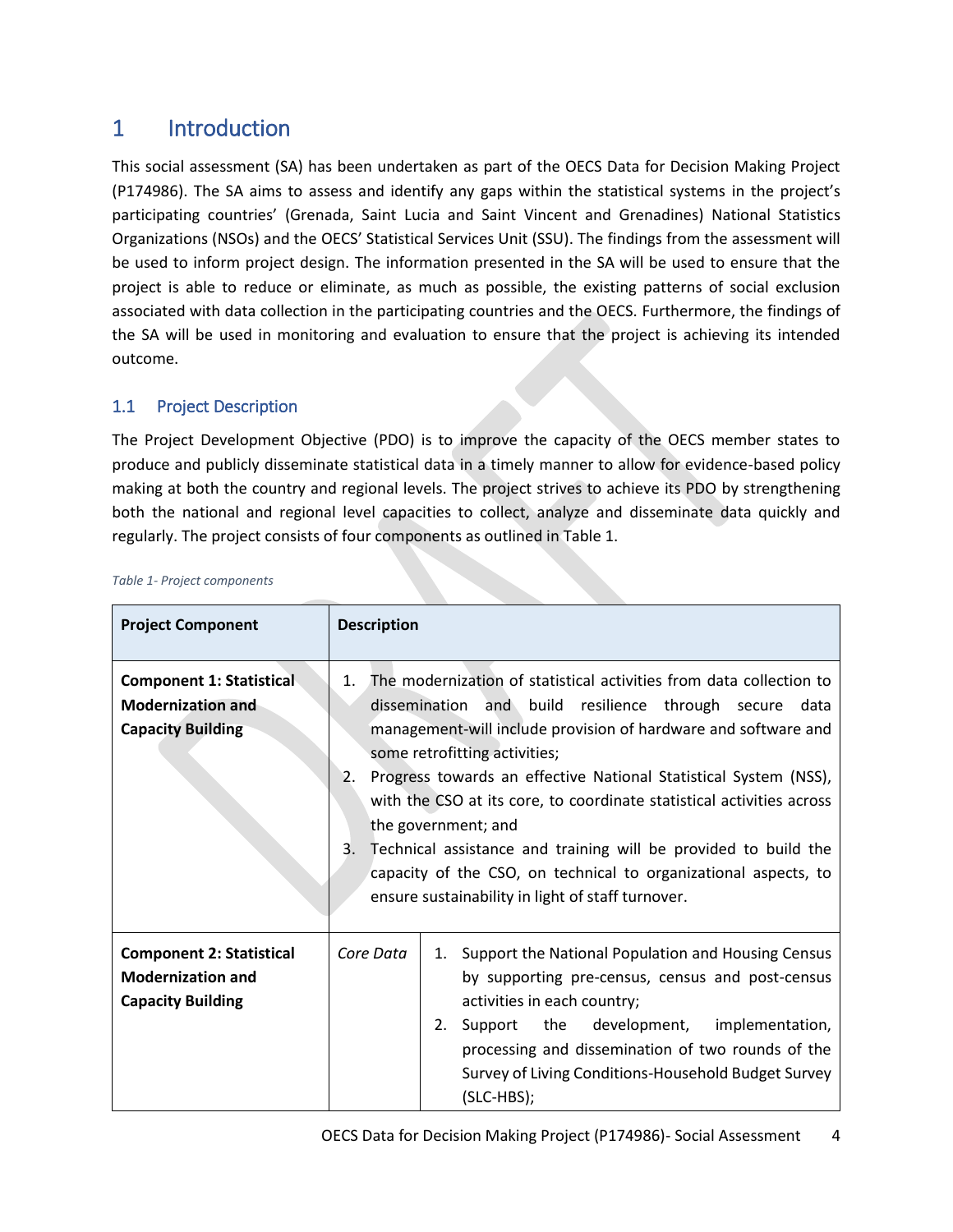| <b>Project Component</b>                                | <b>Description</b>                                                                                                                                                                                                                                                                                                                                                                                                                                                                                                                                                                                  |  |
|---------------------------------------------------------|-----------------------------------------------------------------------------------------------------------------------------------------------------------------------------------------------------------------------------------------------------------------------------------------------------------------------------------------------------------------------------------------------------------------------------------------------------------------------------------------------------------------------------------------------------------------------------------------------------|--|
|                                                         | Track labour market development by financing<br>3.<br>annual and eventually quarterly Labour Force Surveys<br>(LFS) in Saint Vincent and the Grenadines and pilot<br>the new ILO-IFS survey in each country. This activity<br>will also develop and implement the Labour Needs<br>Survey (LNS) in Saint Lucia and Grenada;<br>Additional statistical operations required within<br>4.<br>countries e.g. Agricultural and Enterprise Census in<br>Saint Lucia and Grenada; and<br>Technical assistance to support national accounts, CPI<br>5.<br>rebasing and the improvement of trade statistics.  |  |
|                                                         | Technical assistance to leverage new data collection<br>Data<br>1.<br>tools and implement innovative use of administrative<br><b>Innovation</b><br>data;<br>Support for the Statistics Act to allow CSOs to access<br>2.<br>and become repositories for administrative registries;<br>and<br>Support CSOs to develop and implement geospatial<br>3.<br>tools to support disaster risk management.                                                                                                                                                                                                   |  |
| <b>Component 3: OECS</b><br><b>Regional Integration</b> | Supporting the harmonization of key data instruments and<br>1.<br>methodologies to improve comparability of data across member<br>states;<br>2.<br>Strengthening its ability to provide technical assistance to<br>member states on data collection methods, analysis, and<br>dissemination, including supporting data and dissemination<br>innovations suitable for the context and capacity of member<br>states; and<br>Strengthening of the OECS Regional Statistical System by<br>3.<br>supporting the establishment and functioning of member<br>countries' National Statistical System (NSS). |  |
| <b>Component 4: Project</b><br>Implementation           | This component will fund the project management activities, including<br>monitoring and supervision.                                                                                                                                                                                                                                                                                                                                                                                                                                                                                                |  |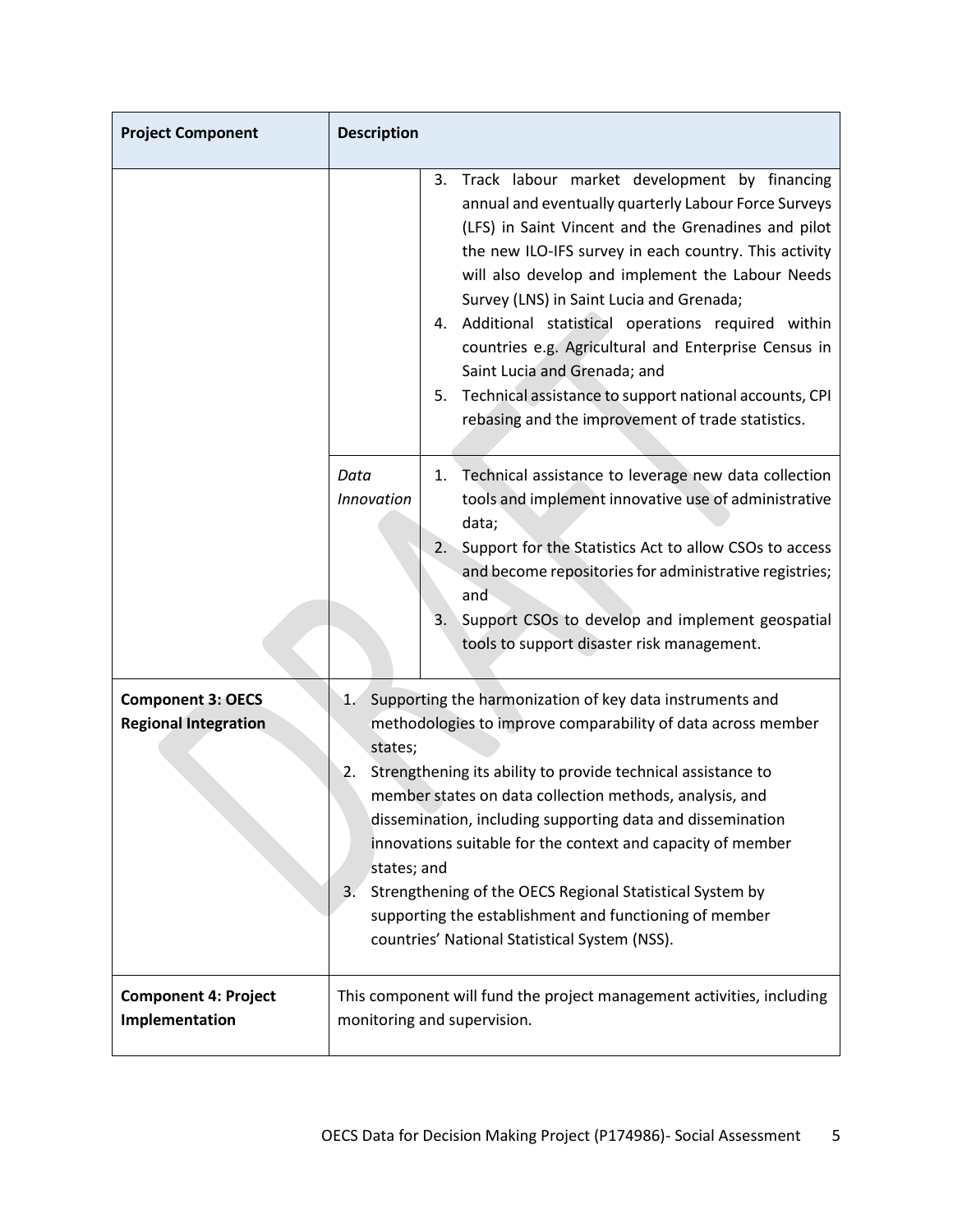# <span id="page-6-0"></span>2 Historical and Country Context

# <span id="page-6-1"></span>2.1 Organization of Eastern Caribbean States (OECS)

The OECS was formed in 1981 through the signing of the Treaty of Basseterre by the Prime Ministers of seven Windward and Leeward Island States to promote regional and international integration amongst its member states. In 2001, the OECS members decided to deepen their integration through the formation of an economic union. This deepening was formalized with the signing of the Revised Treaty of Basseterre in 2010. The revised Treaty cam into force on January 21, 2011 thereby operationalizing the economic union. Although there is increased harmonization amongst the OECS in many areas, the harmonization of statistics and data collection still leaves room for improvement. The timing of various data collection exercises is different between countries and the variables used in some of the surveys e.g. the census is not standardized. Both of which makes it difficult for the data produced to be comparable. Additionally, the availability of the collected data varies across countries. For example Saint Lucia's<sup>1</sup> and Saint Vincent and the Grenadines<sup>'2</sup> census data is easily accessible online, whereas Grenada's full census data/results does not appear to be posted online<sup>3</sup>.

# <span id="page-6-2"></span>2.2 Grenada

l

Grenada is located in the south-eastern Caribbean Sea and includes the Grenadines islands of Carriacou and Petite Martinique. Its capital is St. George's which is located on the south-western side of the island. It is also the country's main port. Grenada was first inhabited by the Arawaks/Tainos who were killed or enslaved by the Caribs/Kalinagos who immigrated to the island from the South American mainland. The Caribs were successfully able to defend the island from European settlement until the  $17<sup>th</sup>$  century when they were eventually defeated by the French. The French fought with the British for decades over the island and eventually surrendered it to the British in 1783 through the signing of the Treaty of Versailles. In 1795, the island experienced a slave rebellion led by a black planter. Although has been English for over 200 years, the island's French heritage remains in some place names, buildings and its strong Catholicism. Grenada gained independence from Britain in 1974. From 1979- 1983, through a coup, there was an attempt to establish Grenada as a socialist state, however this was ended through the requested intervention of the United States. Grenada has been stable since then.

Grenada is volcanic and quite mountainous, and it is also divided into three inhabited islands. Its terrain can be difficult to travers and therefore could cause persons living in the most remote areas of the country and the different islands to be omitted for the data collection process.

<sup>1</sup> <https://redatam.org/binlca/RpWebEngine.exe/Portal?BASE=PHC2010C&lang=ENG>

<sup>&</sup>lt;sup>2</sup> <http://stats.gov.vc/stats/wp-content/uploads/2018/11/Population-and-Housing-Census-Report-2012.pdf>

<sup>3</sup> <https://www.finance.gd/index.php/central-statistics-office>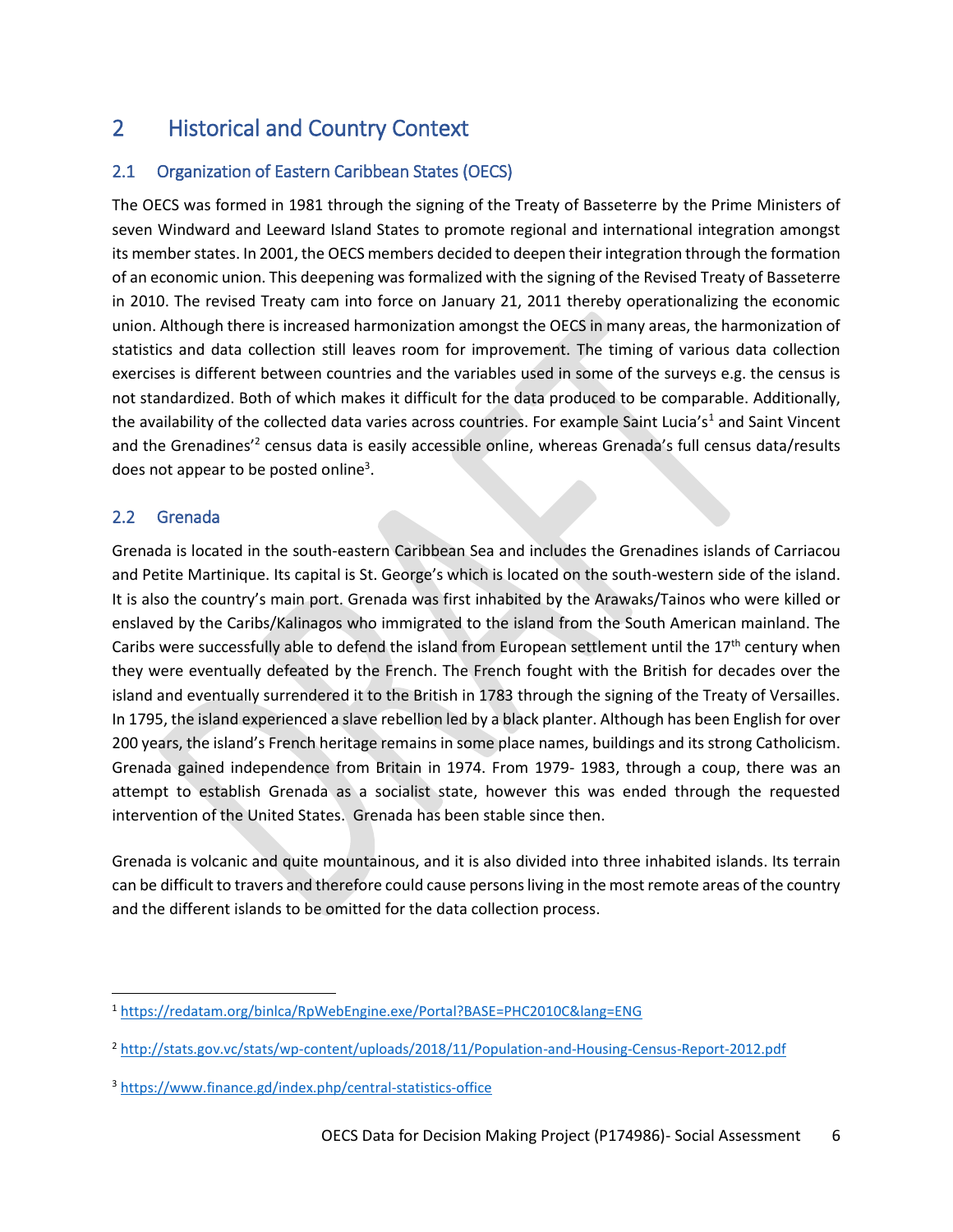### <span id="page-7-0"></span>2.3 Saint Lucia

Saint Lucia is the second largest island in the Windward Island grouping of the Eastern Caribbean. It is located between Saint Vincent and the Grenadines to the South and Martinique to the North. Its capital is Castries, which is located on the north-western side of the island. Its second major centre is Vieux Fort, which is located in the south. Saint Lucia was first inhabited by the Caribs/Kalinago for about 800 years. These first peoples called the island "Ianoula" which has been translated to mean "there where the iguana is found". The first attempts of colonization, by the English in 1605 and 1638 were unsuccessful as a result of the hostility of the Kalinago along with the susceptibility of the colonizers to their illnesses. The island was finally colonized by the French in Martinique in the 1650s. Over the next 150 years, Saint Lucia changes hands fourteen times equally between the British and the French until it surrendered by the French to the British in 1814. These consistent battles over the island caused it to earn the nickname "Helen of the West" after the fictional Helen of Troy. Saint Lucia became independent in 1979.

Although it has been English for the past 200 years, Saint Lucia still maintains aspects of its French colonial past. Many people in the country still speak French patois and many of the places still carry French names. The relatively widespread usage of French patois is one thing that should be considered under the project so that persons who are not fluent in English are not excluded from its benefits.

Saint Lucia is volcanic and has a mountainous terrain. Its terrain can be difficult to traverse and persons who live in very remote parts of the island as a result of the terrain have the potential to be excluded from the data collection exercises. Saint Lucia has fairly high poverty rates of approximately 25 percent. The unemployment rate is also high at 20.1 percent while youth unemployment stands at 36.3 percent.

# <span id="page-7-1"></span>2.4 Saint Vincent and the Grenadines

 $\overline{\phantom{a}}$ 

Saint Vincent and the Grenadines is located to the west of Barbados and consists of the island of Saint Vincent and the northern Grenadine islands<sup>4</sup>. Saint Vincent was one of the last islands in the region to be colonized as it was successfully defended by the native Carib/Kalinago inhabitants. In 1719, some French settlers from Martinique encroached on the island and began growing crops for export. Their claim to Saint Vincent was short-lived because they ceded the island to the British in 1763 because of the latter's control of the region by that time. The French recaptured Saint Vincent in 1779, but the British regained control in 1783. Between 1783- 1796 there was an uprising between the Caribs/Kalinago and the British. In 1797 the British deported 5000 Caribs/Kalinago to Roatan, Honduras. In SVG today, there remains the Garifuna or Black Caribs who are the descendants of the native Caribs who intermarried with the enslaved Africans. These Garifuna can be considered a vulnerable group participation under the project.

Agriculture still remains very important in SVG as the country remains one of the few exporters of arrowroot in the world. Other significant agricultural exports include ground provisions and bananas. Tourism is another major industry in SVG. In spite of this, unemployment rates remain high in the country

<sup>4</sup> Some of these include Bequia, Canouan, Mayreau, Mustique, Prune Island, Petit St. Vincent Island, Union Island and the Tobago Cays which are a protected area.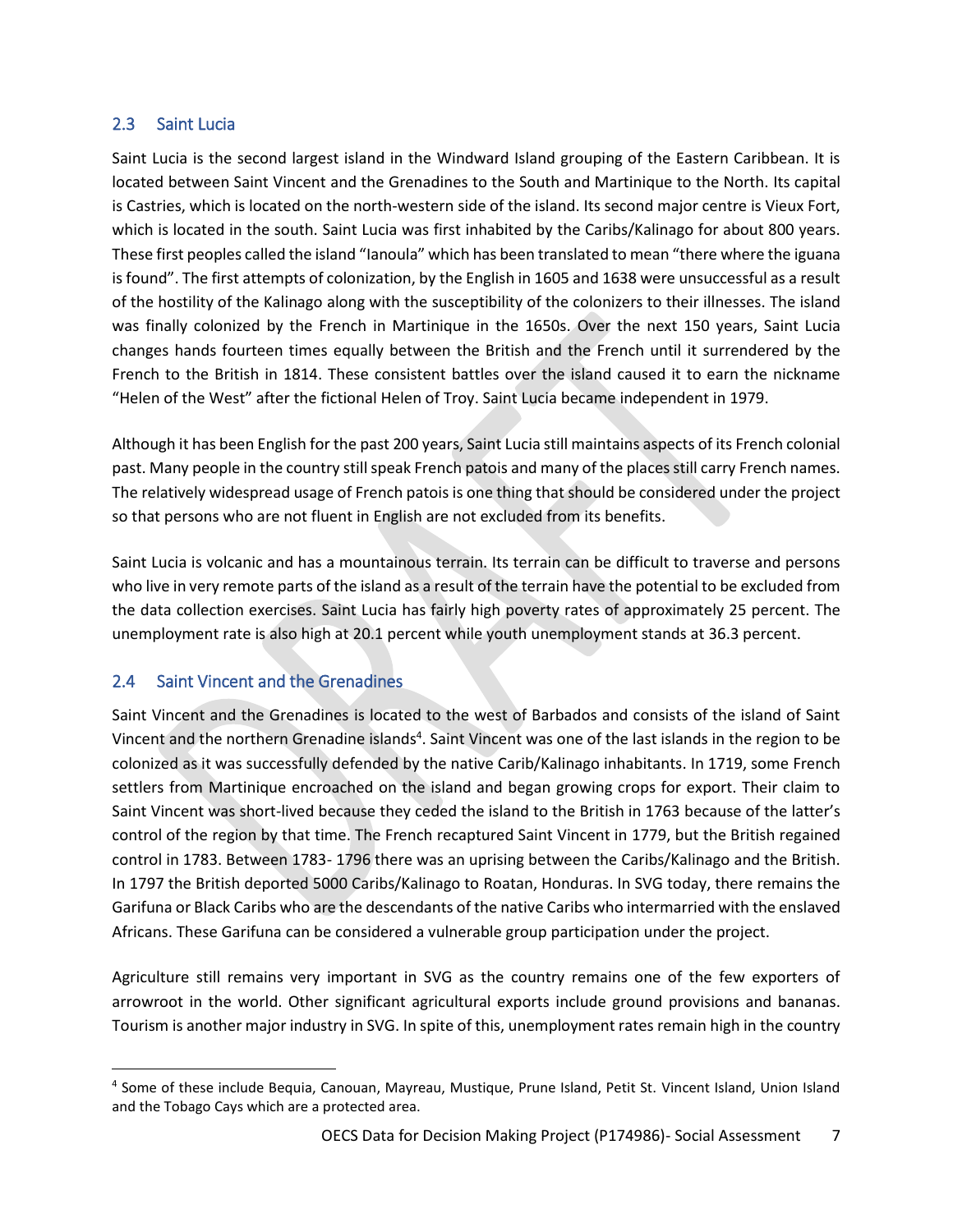<span id="page-8-0"></span>at between 15-20 percent. Saint Vincent and the Grenadines is quite mountainous and is also fragmented into many inhabited islands thus, making it difficult to travers the terrain. Therefore, persons who reside in remote areas could potentially be excluded from data collection exercises.

# 3 Political Context

# <span id="page-8-1"></span>3.1 Grenada

Grenada is a constitutional monarchy with the Queen of England as its head of state. She is represented in country by the Governor General. The parliament of Grenada is bicameral. The House of Representatives consists of fifteen (15) members who were elected using the first past the post voting system to represent the country's 15 constituencies. The Senate consists of thirteen (13) members- ten appointed on the advice of the Prime Minister and three appointed on the advice of the Leader of the Opposition. The country's Prime Minister in the leader of the party which has the majority of seats in the House of Representatives.

Grenada has a two-party political system, meaning that there are two main political parties- The National Democratic Congress (NDC) and the New National Party (NNP). The latter is currently the governing party and has been in power from 2013. Saint Lucia has elections every five years and the next general election is due in 2023. There has been a history from 1979- 1983 of some form of political instability and authoritarianism, starting with a coup in 1979 and ending with the invasion by the United States to restore democracy in 1983. During that four-year period, thousands of people were questioned and some tortured if they were believed to be opposing the ruling regime. Despite this past, Grenada is currently one of the most politically stable countries in the region and there have been no allegations of political violence by the government over the past three decades.

# <span id="page-8-2"></span>3.2 Saint Lucia

Saint Lucia is a constitutional monarchy with the Queen of England as its head of state. She is represented by the Governor General within the country. The country's parliament consists of two chambers. The House of Assembly consists of seventeen (17) members who were elected by universal adult suffrage to represent the country's 17 constituencies. The Senate consists of eleven (11) members- six appointed on the advice of the Prime Minister, three appointed on the advice of the Leader of the Opposition and two appointed by the Governor General. The country's Prime Minister is the leader of the party which has the majority of seats in the House of Assembly.

Saint Lucia, like most of its Caribbean neighbours, has a two-party political system whereby there are two dominant political parties- The United Workers Party (UWP) and the Saint Lucia Labour Party (SLP). Currently, the UWP is the governing party which has been in power since 2016. Saint Lucia is a politically stable country and there have been no reports, to date, of the government implementing or sanctioning violence against any particular groups. Saint Lucia has elections every five years and the next election is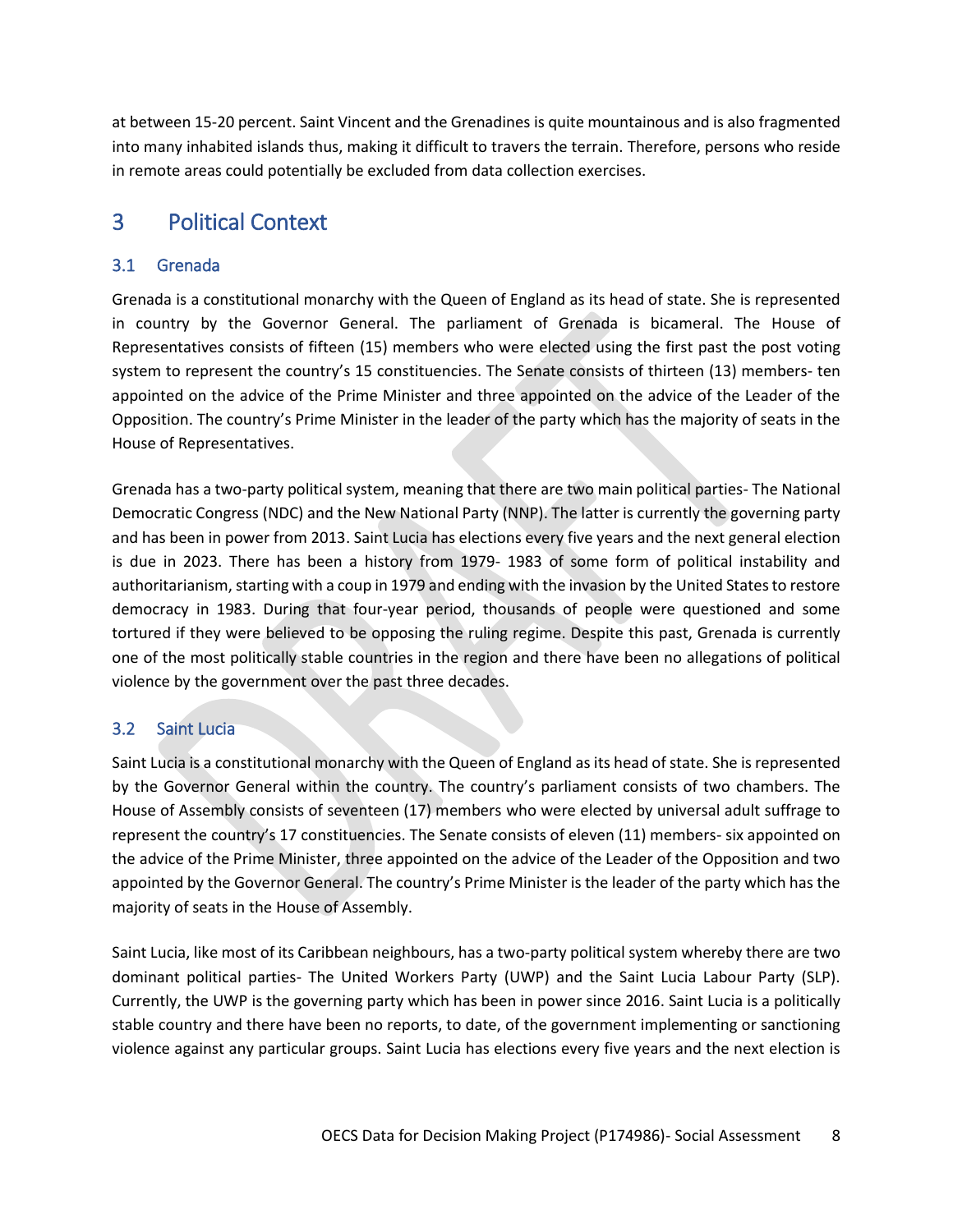constitutionally due by September 2021<sup>5</sup>. This is of importance because historical trends suggest that any newly elected Government usually undertakes a review of all new and ongoing projects in the country. Therefore, it would be important to secure by-in from both sides of the political coin.

# <span id="page-9-0"></span>3.3 Saint Vincent and the Grenadines

Like the other two participating countries, Saint Vincent and the Grenadines (SVG) is a constitutional monarchy with the Queen of England as its head of state. The Governor General represents the Queen within country. SVG has a unicameral parliament which consists of the House of Assembly. The House of Assembly is composed of fifteen (15) members who have been elected to represent the country's 15 constituencies, six (6) non-elected members or Senators (4 appointed on the advice of the Prime Minister, 2 appointed on the advice of the Leader of the Opposition and 2 additional members - Speaker of the House and the Attorney General). The number of persons in the House of Assembly varies between 21 and 23, depending on whether the Attorney General and speaker have been appointed from inside or outside of the House.

SVG also has a two-party political system, meaning that there are only two main political parties - the United Labour Party (ULP) and the New Democratic Party (NDP). Currently, the ULP is the governing party and has been in power since 2001. Saint Vincent and the Grenadines holds general elections every five years and the last general election was held in November 2020, thus making elections not due for another four years. SVG is a politically stable country where protests and strikes are peaceful and do not pose a threat to the stability of the government. Additionally, there are no allegations against the government of political violence.

# <span id="page-9-1"></span>4 Socio-Cultural Context

 $\overline{\phantom{a}}$ 

This section presents the socio-cultural differences that differentiate groups within the participating countries, with respect to this project, and the vulnerable groups that could potentially be excluded from the data collection process and generally the benefits of the project as a result. The differences are more or less the same across the countries and therefore will be presented collectively. Where differences are unique to one country, the country will be specified [\(Table 2\)](#page-10-3). It must be noted that this is not a finalized list and the table will be updated, as necessary, during project implementation when more details about the project design have been finalized.

<sup>5</sup> <https://www.loopslu.com/content/electoral-department-prepared-covid-elections>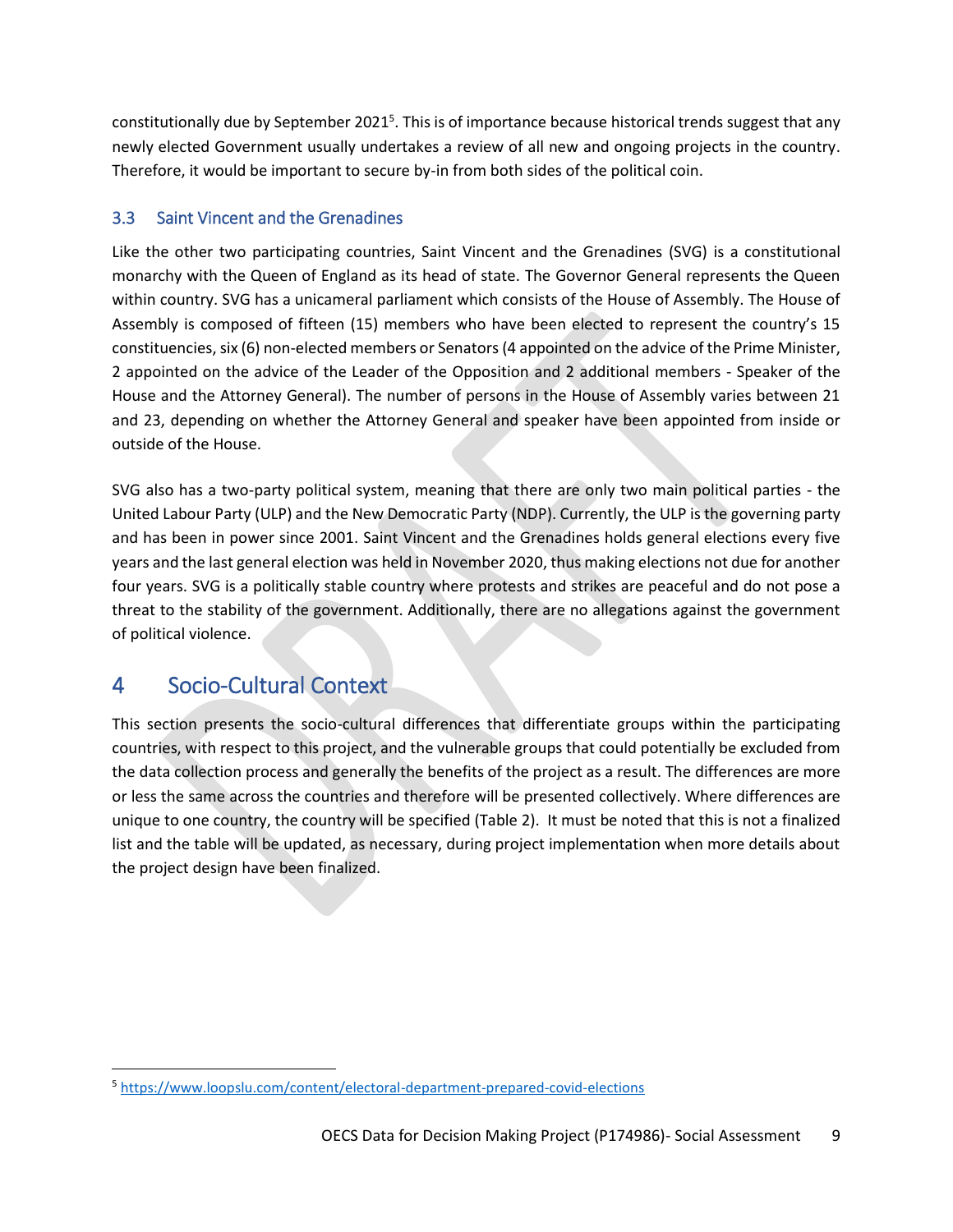| <b>Socio-Cultural Differences</b>            | Country    | <b>Potential Vulnerable/Excluded Groups from</b> |
|----------------------------------------------|------------|--------------------------------------------------|
|                                              |            | the Project                                      |
| Socio-economic differences e.g.,             | All        | -Unemployed, including unemployed youth          |
| education, access to resources, type of      |            | -Farmers, Fishers and persons employed in        |
| employment, income levels etc.               |            | primary industries                               |
|                                              |            | -Persons with limited education                  |
|                                              |            | -Persons without proper access to                |
|                                              |            | technology/information e.g., internet,           |
|                                              |            | tablet, smartphone etc.                          |
|                                              |            | -Homeless                                        |
| Differences in ability and mobility          | All        | -Persons with disabilities                       |
| Differences as it relates to access to equal | All        | -The LGBTQI community                            |
| rights and dignity                           |            | -Persons living with HIV/AIDS                    |
| Differences with respect to place of         | All        | -Persons who live in remote areas as all the     |
| residence/terrain                            |            | participation countries are mountainous          |
|                                              |            | -People who live on the different islands in     |
|                                              |            | the countries of SVG and Grenada                 |
| Differences as it relates to health          | All        | -COVID-19 patients                               |
| Gender differences                           | All        | -Women                                           |
| Age differences                              | All        | -The elderly                                     |
| Heritage differences                         | <b>SVG</b> | -Garifuna community                              |
| Differences in Language                      | St. Lucia  | -Persons who speak only French Patois or         |
|                                              |            | have very limited understanding of English       |

<span id="page-10-3"></span>*Table 2- Socio-cultural differences and the identification of vulnerable groups*

The project's stakeholder engagement plan contains guidelines about how to ensure that vulnerable/disadvantaged groups are incorporated in to the project and this would include the data collection exercises. These guidelines should be followed to ensure inclusion.

# <span id="page-10-0"></span>5 Regulatory and Legislative Context

# <span id="page-10-1"></span>5.1 International Context

# <span id="page-10-2"></span>5.1.1 The United Nations Fundamental Principles of Official Statistics (UNFPOS)

The UNFPOS was developed in 1994 by the United Nations Statistical Commission and endorsed by the UN Economic and Social Council in 2013 and the UN General Assembly in 2014. The UNFPOS is a framework that National Statistical Systems must follow to produce high-quality, independent statistics that support informed decision-making and public confidence in the government and their decision making. The UNFPOS is based on ten (10) principles which are outlined in Annex 1 – [The Principles of the](#page-18-0)  [UNFPOS.](#page-18-0)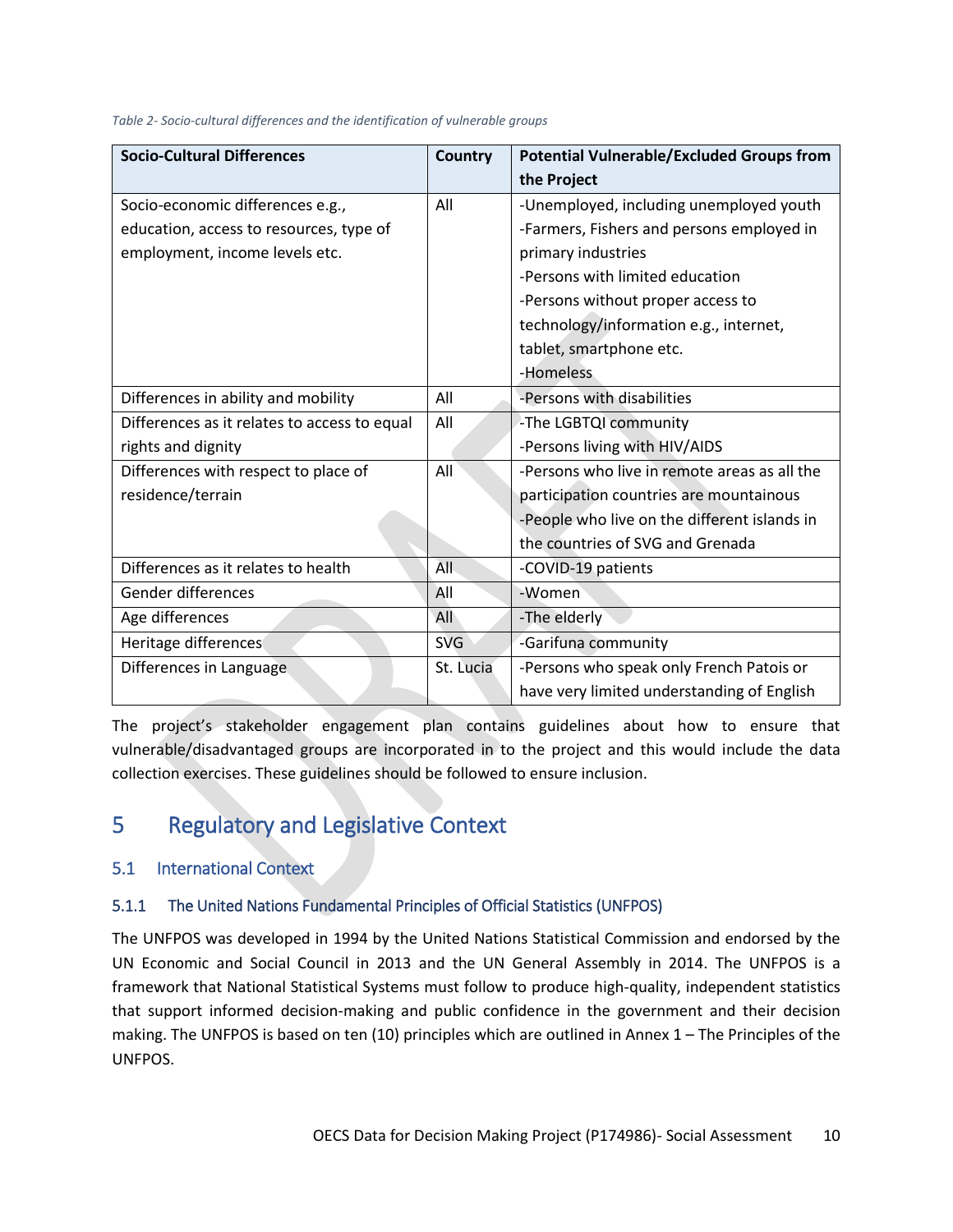# <span id="page-11-0"></span>5.2 Regional Context

### <span id="page-11-1"></span>5.2.1 Regional Code of Good Practice in Statistics for Latin America and the Caribbean

In order to promote the principles established in the UNFPOS, the Regional Code of Good Practice in Statistics for Latin America and the Caribbean was published in 2011 by a capacity building working group. This code included 17 Principles, each with its own compliance criteria and many of which relate to the requirements for national statistics legislation. This code is similar to the UNFPOS, but builds on those principles by also including separate principles that govern the resourcing of National Statistics Organizations (NSOs) (Annex 2- [Principles of the Regional Code of Good Practice in Statistics for Latin](#page-20-0)  [America and the Caribbean\)](#page-20-0).

#### <span id="page-11-2"></span>5.2.2 Regional Statistics Programme

This programme was initiated in 2005 by the Caribbean Community (CARICOM) Secretariat to highlight the importance of national statistics in achieving sustainable development and to encourage Member States to adopt and implement good statistical practices. Out of this programme the Statistics Code of Practice and the Statistics Model Bill were produced.

### <span id="page-11-3"></span>5.2.3 CARICOM Statistics Model Bill

Since it was produced, the Statistics Model Bill served as a template for new national statistical laws within the Caribbean Region. The Bill is particularly focused on UNFPOS Principle 10 on International Cooperation in that it requires the National Statistical Organization of each country to liaise with other countries along with regional and international organizations on statistical matters. The Bill includes some modern elements, including, but not limited to allowing information to be provided via 'electronic transmission'. Additionally, the National Statistical Organizations are required to formulate and ensure compliance with standards for statistical purposes. However, the Bill does not provide for the independence or impartiality of the National Statistical Organizations, nor the use of international standards or the need to compile statistics in a transparent and scientific manner. Moreover, there is no provision in the Bill for the provision of an Institute to comment on errors in interpretation, misuse of statistics, improving data quality and timeliness or to have a quality management framework for statistical outputs. Despite its shortcomings, the CARICOM Model Bill has allowed Caribbean nations to harmonize their statistical legislation, thereby creating some level of uniformity in the Statistics Acts in the region.

## <span id="page-11-4"></span>5.2.4 Regional Strategy for the Development of Statistics (RSDS)

The RSDS included a comprehensive evaluation of the regional and national statistics systems and it built on the results of the 2011/2013 Diagnostic Assessment of National Statistics Offices in the Caribbean. As part of the RSDS, CARICOM Member States were encouraged to review and update their statistics legislation based on the guidance provided under the Model Bill. It also supported the development of statistical legislation in each country in order to establish more modernized statistical offices.

With respect to the RSDS for the OECS, it encourages its member states to revise and update their legislation in order to: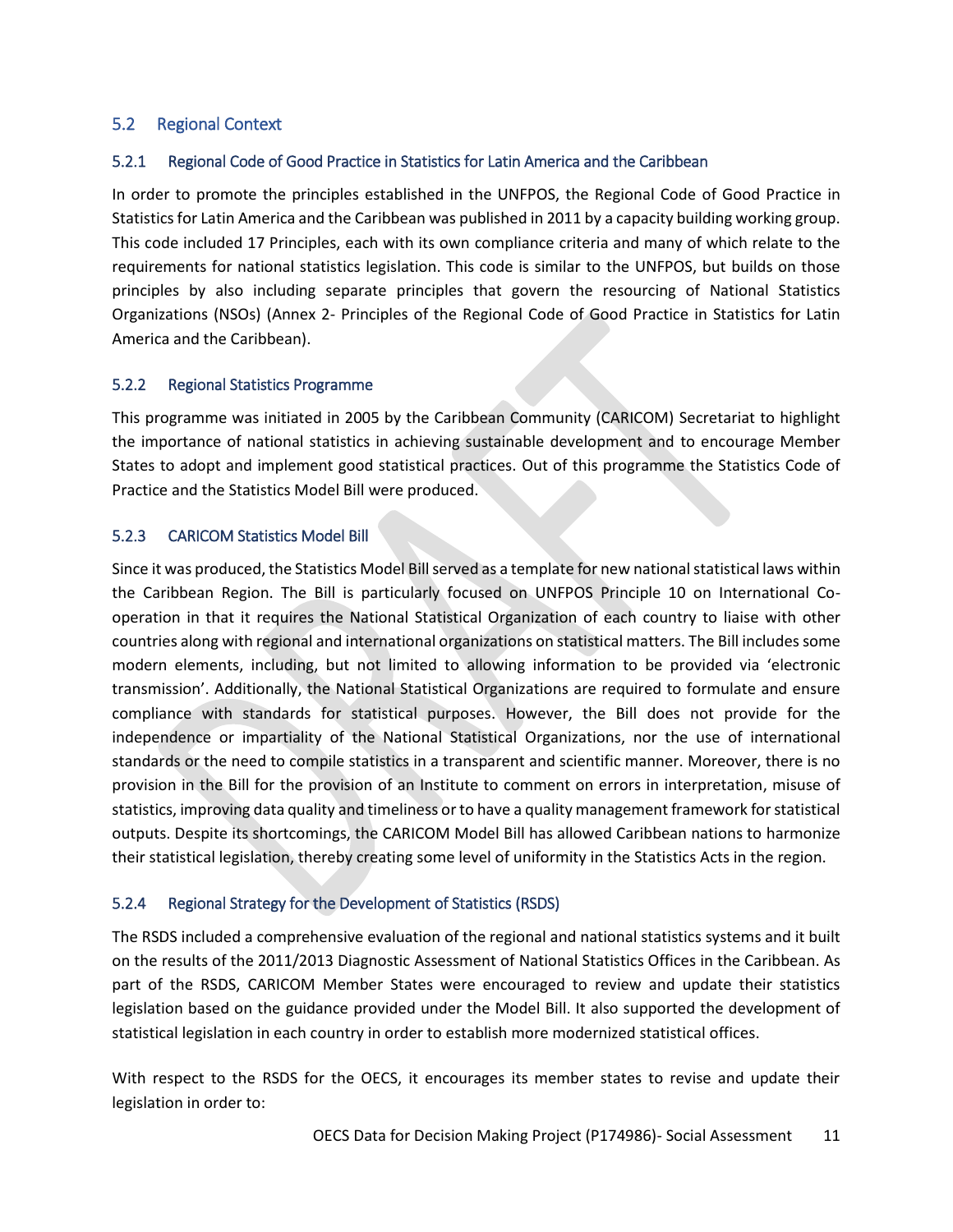- 1. Enhance the legal status of NSOs;
- 2. Refer to regional regulations for statistics in their legislation;
- 3. Strengthen the supremacy of national legislation;
- 4. Describe and define NSSs
- 5. Refer to the UNFPOS; and
- 6. Provide for new data sources.

Most OECS countries have or are taking steps towards reviewing their statistical laws based on the Model Bill. However, there is still remains room for improvement.

Additionally, the RSDS encourages the OECS Commission to liaise with its Member States, regional organizations such as the Eastern Caribbean Central Bank (ECCB) and the Caribbean Development Bank (CD), along with international development partners towards its implementation.

## <span id="page-12-0"></span>5.2.5 The Revised Treaty of Basseterre

This Treaty governs all seven (7) full member states and two (2) associated member states of the OECS. Under Article 4.2 of the Treaty, member states will implement decisions of the Organization and otherwise seek to co-ordinate, harmonize and undertake joint actions and pursue joint policies in twenty-four (24) fields, including statistics. The Treaty also provides for common policies towards development and sets general and specific developmental objectives within five (5) areas- economic transformation, growth, employment, poverty reduction and attainment of the appropriate levels of measured by the UN Human Development Indices. All of the aforementioned areas need to be informed and monitored by accurate and up to date statistics. The Revised Treaty also allowed for the development of the OECS Statistical Services Unit.

Additionally, the Treaty provides for Human and Social Development. Specifically, it mandates that the member states create harmonized policies towards poverty reduction, gender equality, amongst other things. It states that there must be effective participation of all sectors of society in the decision making process at both the community and national levels. Furthermore, the Treaty seeks to strengthen the capacity of member states to monitor and assess social development policies and programmes and to have equality of access to opportunities throughout the Economic Union to persons with disabilities, different abilities and other vulnerable and socially excluded groups<sup>6</sup>. The improvement of the statistical system within the OECS will seek to identify areas in which all of the aforementioned can be achieved.

## <span id="page-12-1"></span>5.3 National Context

## <span id="page-12-2"></span>5.3.1 Grenada

 $\overline{\phantom{a}}$ 

**Statistics Act Cap. 311 of 1960**

<sup>6</sup> [https://drive.google.com/file/d/1287Ag0Tp3ZudDkGi0ztIjE-2ZUPUzl\\_F/view](https://drive.google.com/file/d/1287Ag0Tp3ZudDkGi0ztIjE-2ZUPUzl_F/view)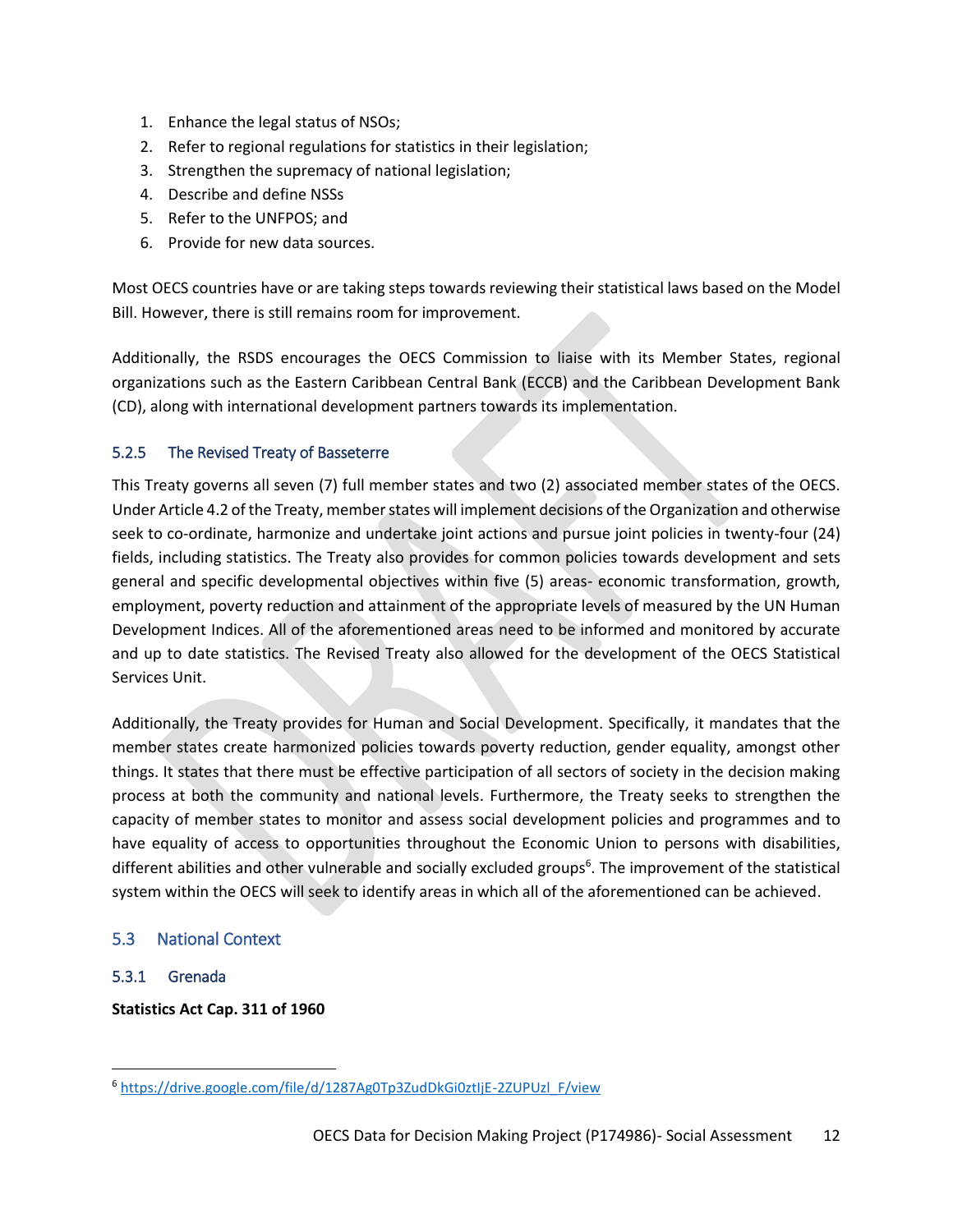This Act established the Central Statistical Office of Grenada whose role is to collect, compile, analyze, abstract and publish statistical information relating to the social, agricultural, economic, commercial, industrial and general activities of the population of Grenada. The Grenada CSO also collaborates with the Government of Grenada (GoG) and public bodies in the collection, compilation, analysis and publication of statistics, along with generally organizing a coordinated scheme of social and economic statistics for Grenada.

## *Gaps in the Statistics Act Cap 311 of 1960*

The Statistics Act of Grenada is a bit outdated and thus does not incorporate many aspects of modern statistical laws and the principles of the UNFPOS. Specifically, the act does not:

- 1. Guarantee to ensure that data produced is timely, reliable and accurate e.g. data compiled in a transparent and scientific manner. There is also no requirement to have an annual workplan related to the collection, collation and dissemination of statistical data;
- 2. Provide for a quality management framework;
- 3. Contain any guarantees related to relevance, impartiality and equal access;
- 4. Require access to microdata;
- 5. Contain any requirement that data is to be used for statistical purposes only nor does it guarantee its security;
- 6. Empower the Statistical Officer to comment on erroneous interpretation and misuse of data; and
- 7. Obligate the CSO to use international standards or to engage in forms of international coordination<sup>7</sup>.

# **Statistics Bill 2017**

 $\overline{\phantom{a}}$ 

The Grenada Statistics Bill of 2017 is a draft bill which improves on the outdated Statistics Act. It builds on the CARICOM Statistics Model Bill by including additional clauses aimed at addressing the gaps found in the Model Bill. The Statistics Bill is still being modified before being taken to parliament to be passed. Once passed, this Bill will see the replacement of the Central Statistical Office with the National Statistical Institute of Grenada whose mandate will be to develop an integrated statistical system and establish standards for the collection, compilation, analysis and publishing of official statistics from Grenada. Unlike the original Act, this updated Bill requires the Statistical Institute to liaise with other countries and regional and international organizations with respect to statistics. It also obligates the Institute to undergo annual audits and to maintain its accounts in accordance with international best practices in accounting. Additionally, persons may provide information to the Institute by electronic transmission.

<sup>7</sup> [https://www.cepal.org/sites/default/files/publication/files/45100/S1901208\\_en.pdf](https://www.cepal.org/sites/default/files/publication/files/45100/S1901208_en.pdf)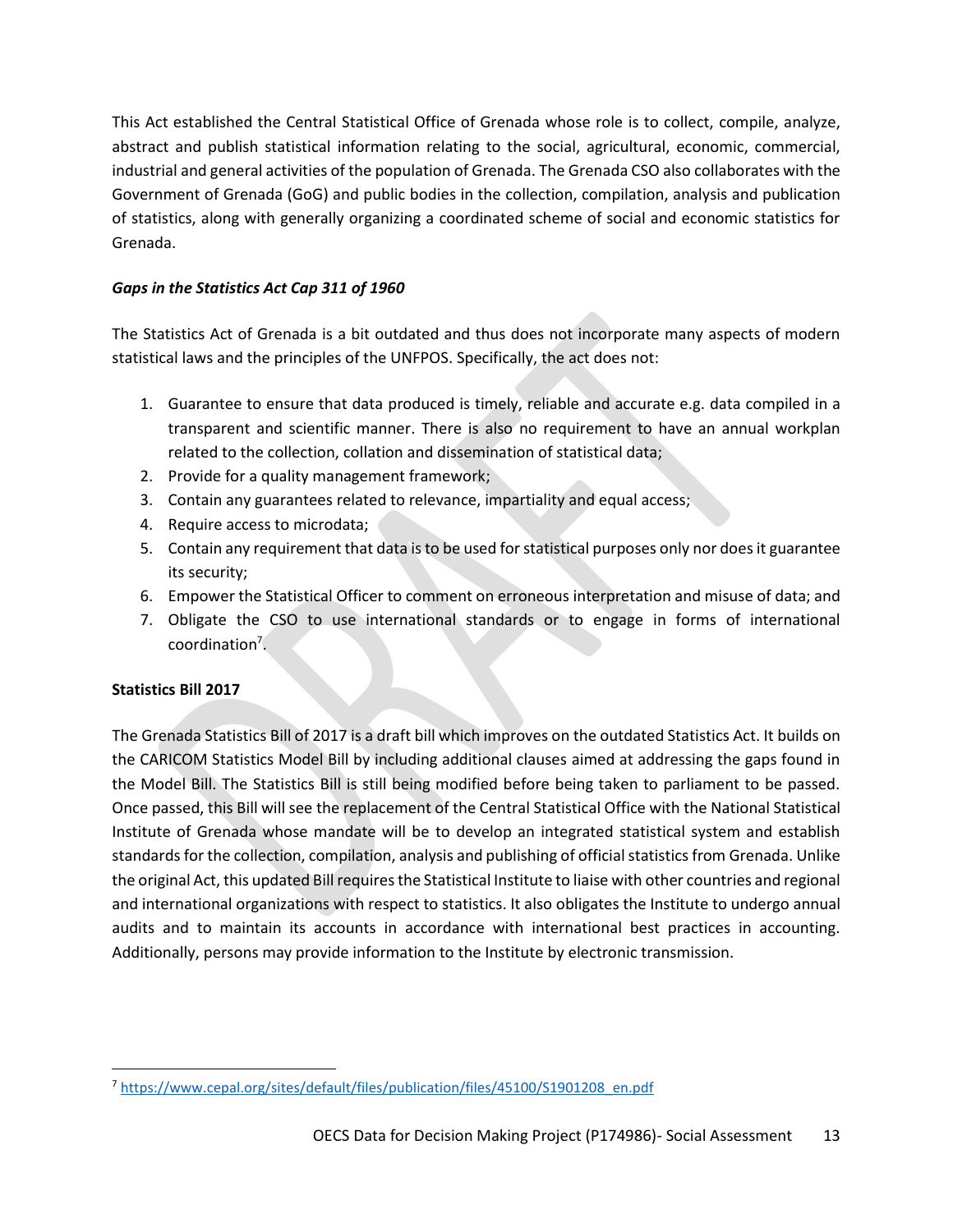### *Gaps in the Statistics Bill 2017*

While the new Statistics Bill has many improvements when compared to the original Statistics Act, its main gaps are as follows:

- 1. There is no requirement to have an annual work programme and to follow systemic dissemination;
- 2. There is no requirement to reduce reporting burden and to improve data quality and timeliness;
- 3. It does not guarantee that statistics will be compiled in a transparent and scientific manner; and
- 4. It does not allow the National Statistical Institute to comment on erroneous interpretation and misuse of data<sup>8</sup>.

## <span id="page-14-0"></span>5.3.2 Saint Lucia

### **2001 Statistics Act of Saint Lucia (Cap 17.12, Vol. 19)**

This Act governs the activities of the Central Statistical office of Saint Lucia. It provides for the collection compilation and analysis of statistical information, including the taking of the census and the publication of that information for matters relating thereto. The Act allows for coordination with national authorities fort the collection of data and also provides for the appointees in the statistical office to take an oath of office, including non-disclosure.

## *Gaps in the 2001 Statistics Act of Saint Lucia (Cap 17.12, Vol.19)*

- 1. The Act does not provide for the Saint Lucia CSO to be independent or impartial to ensure that scientific standards or professional ethics are applied.
- 2. The Act does not have a requirement on improving data quality and timeliness and to have a quality management framework:
- 3. The Act does not provide for access to microdata.
- 4. The Act does not give the CSO the authority to comment on erroneous interpretation and misuse of statistics.
- 5. There is not requirement to have an annual work programme and to follow a systemic dissemination policy.
- 6. While the Act requires national cooperation for the collection of data, it does not require international cooperation, nor does it require the use of international standards for statistics<sup>9</sup>.

## <span id="page-14-1"></span>5.3.3 Saint Vincent and the Grenadines

#### **The Census and Statistics Act, 1983**

 $\overline{\phantom{a}}$ 

<sup>8</sup> See footnote 7

<sup>&</sup>lt;sup>9</sup> See footnote 7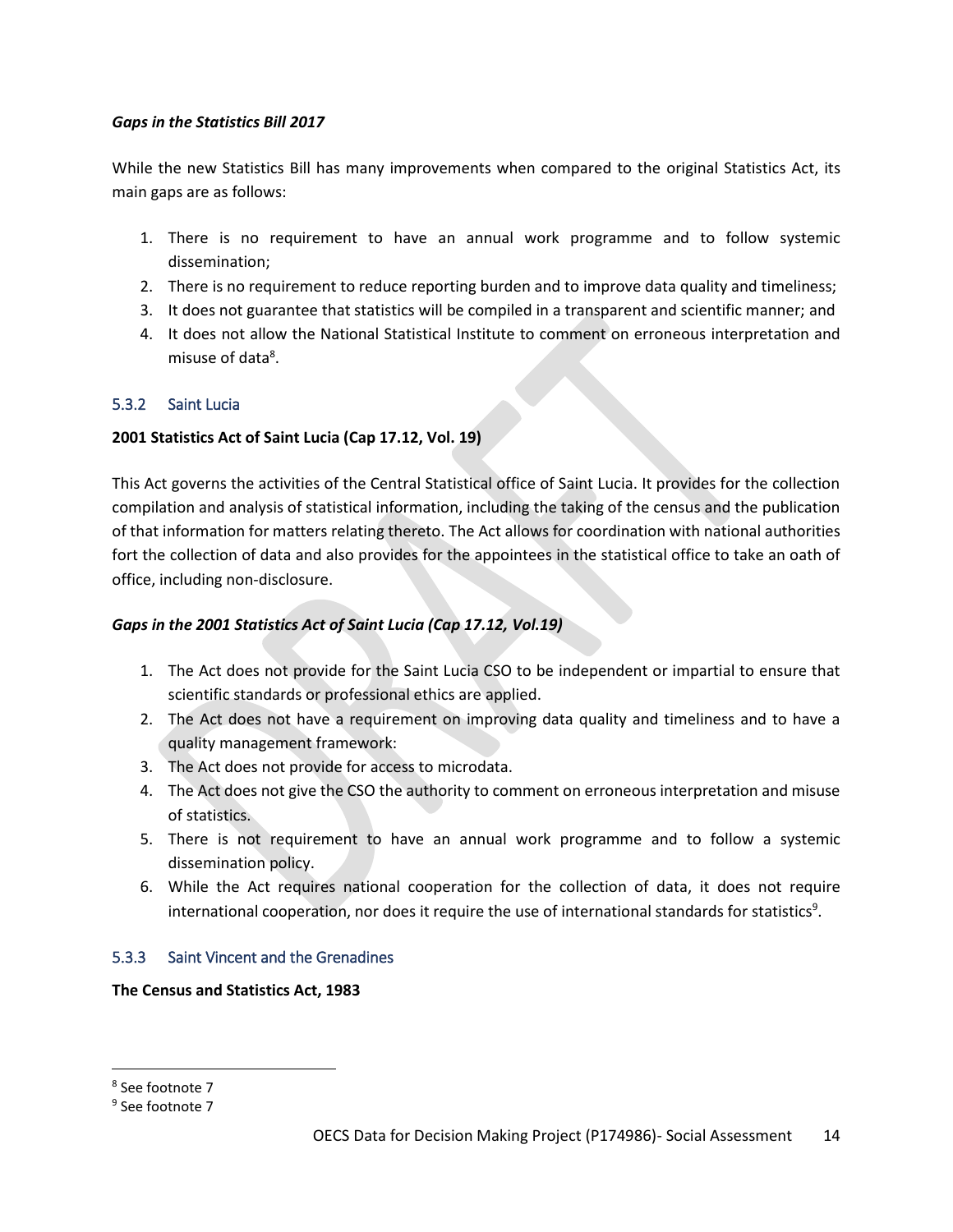The Saint Vincent and the Grenadines Census and Statistics Act, 1983 governs the actions of the Statistical Office of the country. The Act provides for "the consolidation and revisions of the law relating to the taking of censuses, the collection of statistics and the publication of statistical information, and for matters incidental to the foregoing"<sup>10</sup>.

# *Gaps in the Census and Statistics Act, 1983*

- 1. The Act does not require the Statistical Office to be independent, impartial or to ensure equal access to statistics for all users.
- 2. It does not require scientific standards or profession ethics to be observed.
- 3. The Statistical Office is not empowered to comment on misuse or erroneous interpretation of statistics.
- 4. While an Oath of Secrecy is taken by the Statistical Office staff, the Act does not guarantee information security or the use of statistical data for only statistical purposes;
- 5. Because of the date in which it was developed, the Act does not make provisions for modern statistical practices, including providing access to microdata to researchers; and
- 6. The Statistical Office is not required to engage in international cooperation nor apply regional or international standards in its work $^{11}$ .

# <span id="page-15-0"></span>6 Key Challenges of the National Statistics Systems

This section presents some of the challenges of the national statistics systems in the participating countries and some recommendations of how to address said challenges. The challenges are more or less the same across all the participating countries, therefore, they are discussed collectively here. It must be noted that this table will be updated during project implementation when more details are known about the project design.

| <b>Challenge/ Gap</b>                              | <b>Recommendations to Address Challenge/Gap</b>             |
|----------------------------------------------------|-------------------------------------------------------------|
| Legislation                                        |                                                             |
| Legislation governing statistics in each           | -Use the gaps listed in Section 5 of this SA to update      |
| country does not fully meet with                   | national legislation to ensure that gaps are filled         |
| International Standards for statistics             |                                                             |
| Length of time taken to pass legislation           | -Ensure that key changes are made to draft legislation in a |
| e.g., the new Statistics Bill in Grenada has       | timely manner so that it can be passed by parliament early  |
| been in draft since 2017                           | during project implementation                               |
| <b>Data Collection, Analysis and Dissemination</b> |                                                             |

 $\overline{a}$ <sup>10</sup> <http://stats.gov.vc/stats/wp-content/uploads/2018/05/Census-Statistics-Act.pdf>

<sup>&</sup>lt;sup>11</sup> See footnote 7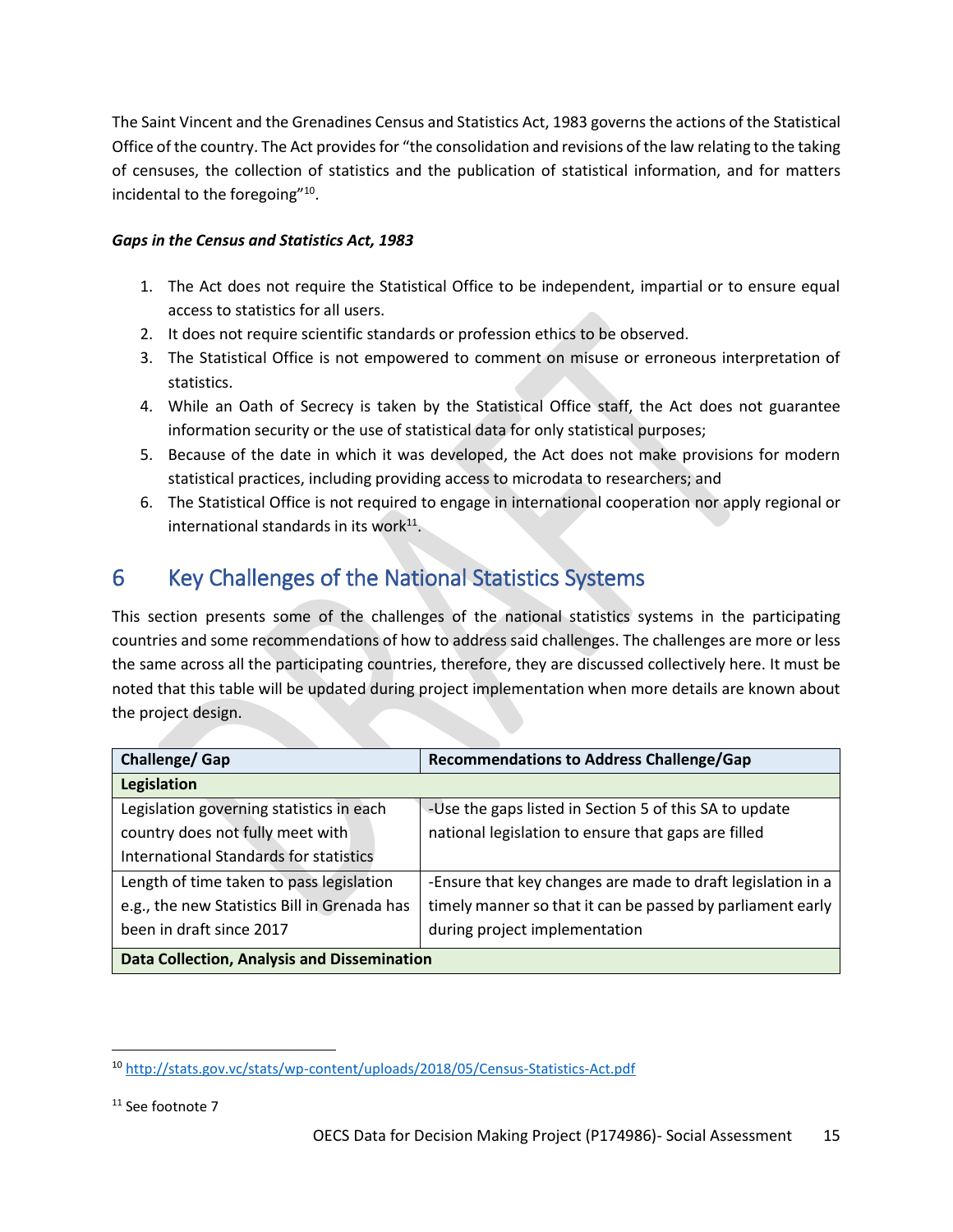| Challenge/ Gap                               | <b>Recommendations to Address Challenge/Gap</b>              |
|----------------------------------------------|--------------------------------------------------------------|
| Extended time between collection of data,    | -Improve capacity of the Statistical Offices by hiring or    |
| analysis and dissemination of results        | training more technical staff                                |
| which could be a result of:                  | -Implement the preparation of annual workplans and           |
| 1. Limited staff size                        | reporting                                                    |
| Limited staff capacity<br>2.                 | -Collect data electronically using tablets/smartphones to    |
| Outdated data collection and<br>3.           | reduce the time it takes to enter the data into statistical  |
| analysis tools                               | software                                                     |
|                                              | -Update software used to analyze data                        |
| No set timeframe for collection and          | -Implement the preparation of annual workplans and           |
| dissemination of data                        | reporting                                                    |
| Small final sample size for surveys,         | -Increase target sample size to compensate for the           |
| particularly the Living Conditions survey    | response rate                                                |
|                                              | -Improve the method through which data is collected          |
|                                              | -Engage more data collectors                                 |
| Data is not readily available online for all | -Improve the websites of the Statistical Offices to ensure   |
| countries                                    | that data produced is easily accessible to all               |
|                                              | -For Saint Lucia, make data available online in French       |
|                                              | patois to ensure that it can be consumed by persons who      |
|                                              | do not speak English or do not speak English fluently        |
| <b>Questionnaire Design</b>                  |                                                              |
| Questionnaires are not fully compatible      | -Review international best practices re: national statistics |
| with internationally standardized and        | questionnaire design                                         |
| comparable definitions                       | -Amend questionnaires to align with international best       |
|                                              | practices on national statistics questionnaire design        |
|                                              | -Standardize questions across participating countries to     |
|                                              | make comparisons easier                                      |
| Lack of comparability between questions      | -Amend the wording of the questions to ensure that the       |
| on census and questions on living            | data is comparable between the two surveys                   |
| conditions survey                            |                                                              |
| No explicit language as it relates to        | -Update the legislation to include a clause that makes a     |
| disadvantaged/excluded groups:               | specific reference to the inclusion of vulnerable/           |
| Data is disaggregated along<br>1.            | disadvantaged groups in data collection process              |
| gender lines but not usually along           | -Include or re-word questions in the questionnaire that      |
| any other lines                              | target different vulnerable groups to ensure that they       |
| Persons with disabilities and<br>2.          | aren't under-represented e.g., Persons with disabilities     |
| other vulnerabilities not explicitly         |                                                              |
| targeted and therefore are likely            | <b>For Saint Lucia</b>                                       |
| grossly under-represented                    | -Ensure that data collectors that are going into areas       |
|                                              | where French patois is almost exclusively spoken are         |
|                                              | fluent in the language                                       |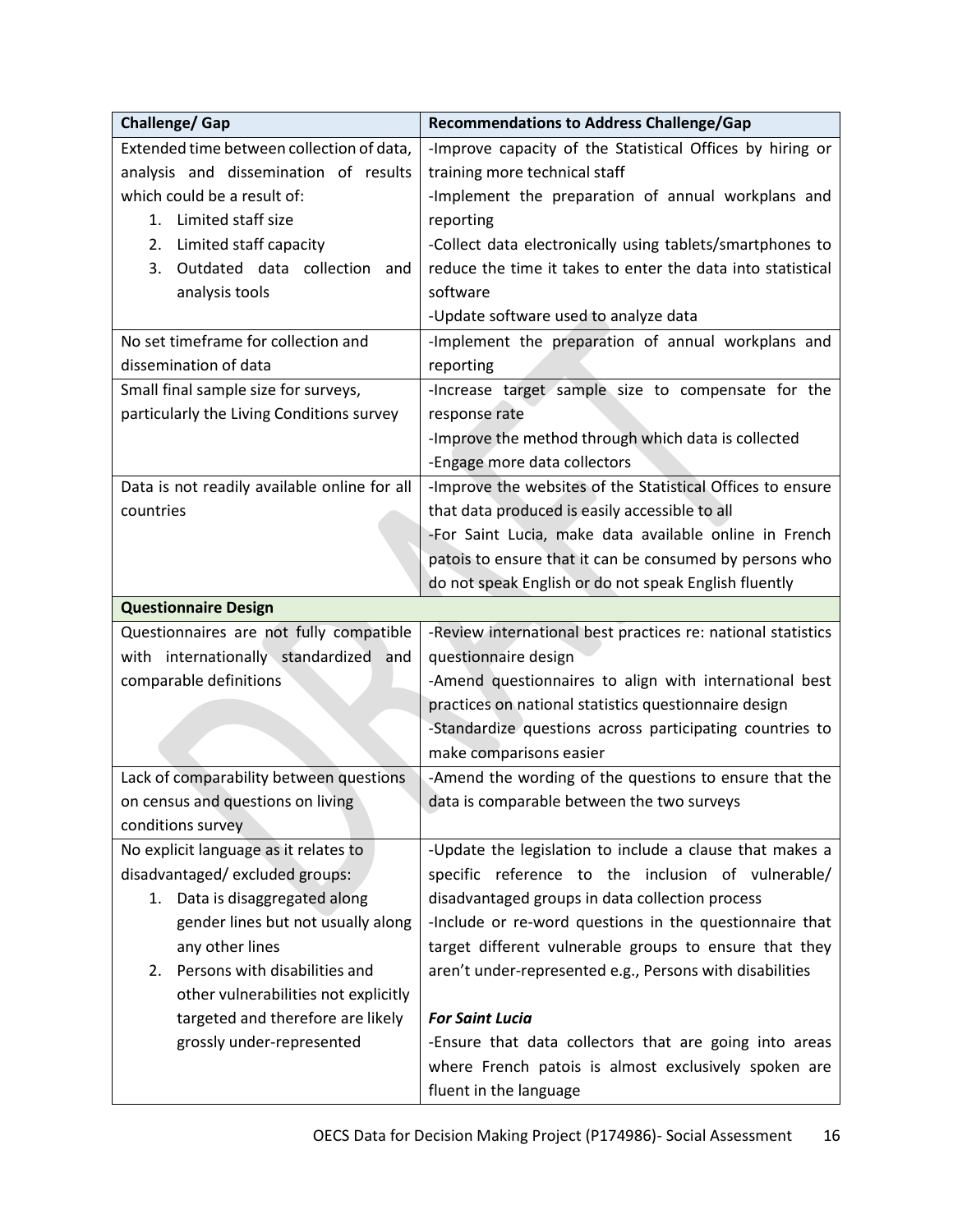| Challenge/Gap                             | <b>Recommendations to Address Challenge/Gap</b>                      |
|-------------------------------------------|----------------------------------------------------------------------|
|                                           | -Make questionnaires available in French patois                      |
| The use of mainly income indicators to    | -Consider looking at more than just the level of resources           |
| determine levels of poverty in the Living | of households, but also at the kind of life each household           |
| <b>Conditions Survey</b>                  | is able to attain (See footnote 11 which links to an OPHI            |
|                                           | Working Paper that discusses the use of different                    |
|                                           | indicators to allow for better determinations of poverty             |
|                                           | and households' qualifications for certain programmes) <sup>12</sup> |

 $\overline{\phantom{a}}$ 

<sup>12</sup> <https://www.ophi.org.uk/wp-content/uploads/OPHIWP092.pdf>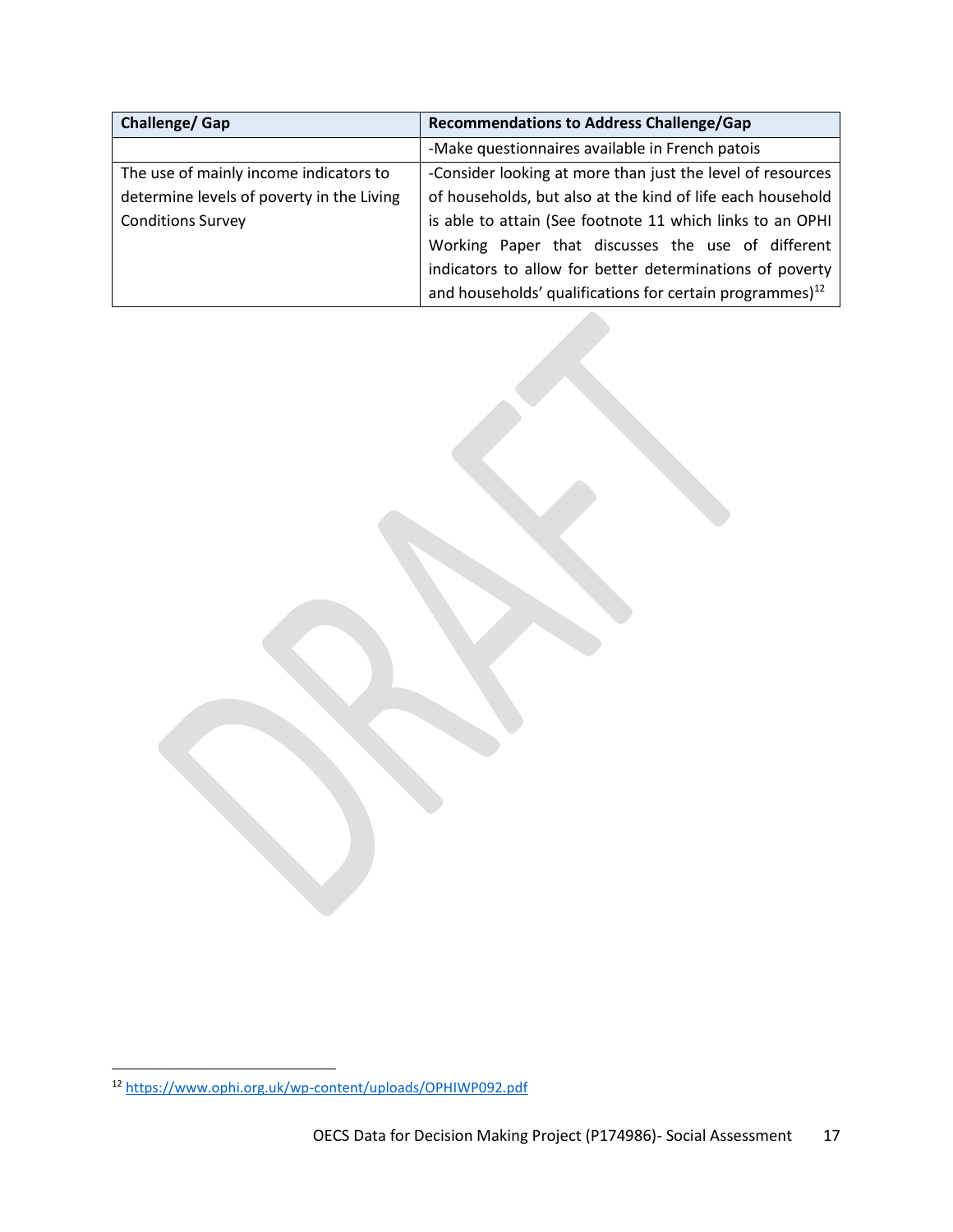# <span id="page-18-0"></span>Annex  $1$  – The Principles of the UNFPOS $13$

### **Principle 1: Relevance, impartiality and equal access**

Official statistics provide an indispensable element in the information system of a democratic society, serving the Government, the economy and the public with data about the economic, demographic, social and environmental situation. To this end, official statistics that meet the test of practical utility are to be compiled and made available on an impartial basis by official statistical agencies to honor citizens' entitlement to public information.

### **Principle 2: Professional standards and ethics**

To retain trust in official statistics, the statistical agencies need to decide according to strictly professional considerations, including scientific principles and professional ethics, on the methods and procedures for the collection, processing, storage and presentation of statistical data.

### **Principle 3: Accountability and transparency**

To facilitate a correct interpretation of the data, the statistical agencies are to present information according to scientific standards on the sources, methods and procedures of the statistics.

#### **Principle 4: Prevention of misuse**

The statistical agencies are entitled to comment on erroneous interpretation and misuse of statistics.

### **Principle 5: Sources of official statistics**

Data for statistical purposes may be drawn from all types of sources, be they statistical surveys or administrative records. Statistical agencies are to choose the source with regard to quality, timeliness, costs and the burden on respondents.

## **Principle 6: Confidentiality**

Individual data collected by statistical agencies for statistical compilation, whether they refer to natural or legal persons, are to be strictly confidential and used exclusively for statistical purposes.

#### **Principle 7: Legislation**

 $\overline{a}$ 

The laws, regulations and measures under which the statistical systems operate are to be made public.

#### **Principle 8: National coordination**

Coordination among statistical agencies within countries is essential to achieve consistency and efficiency in the statistical system.

<sup>13</sup> United Nations General Assembly Resolution A/RES/68/261 adopted on 29 January 2014. <https://undocs.org/en/A/RES/68/261>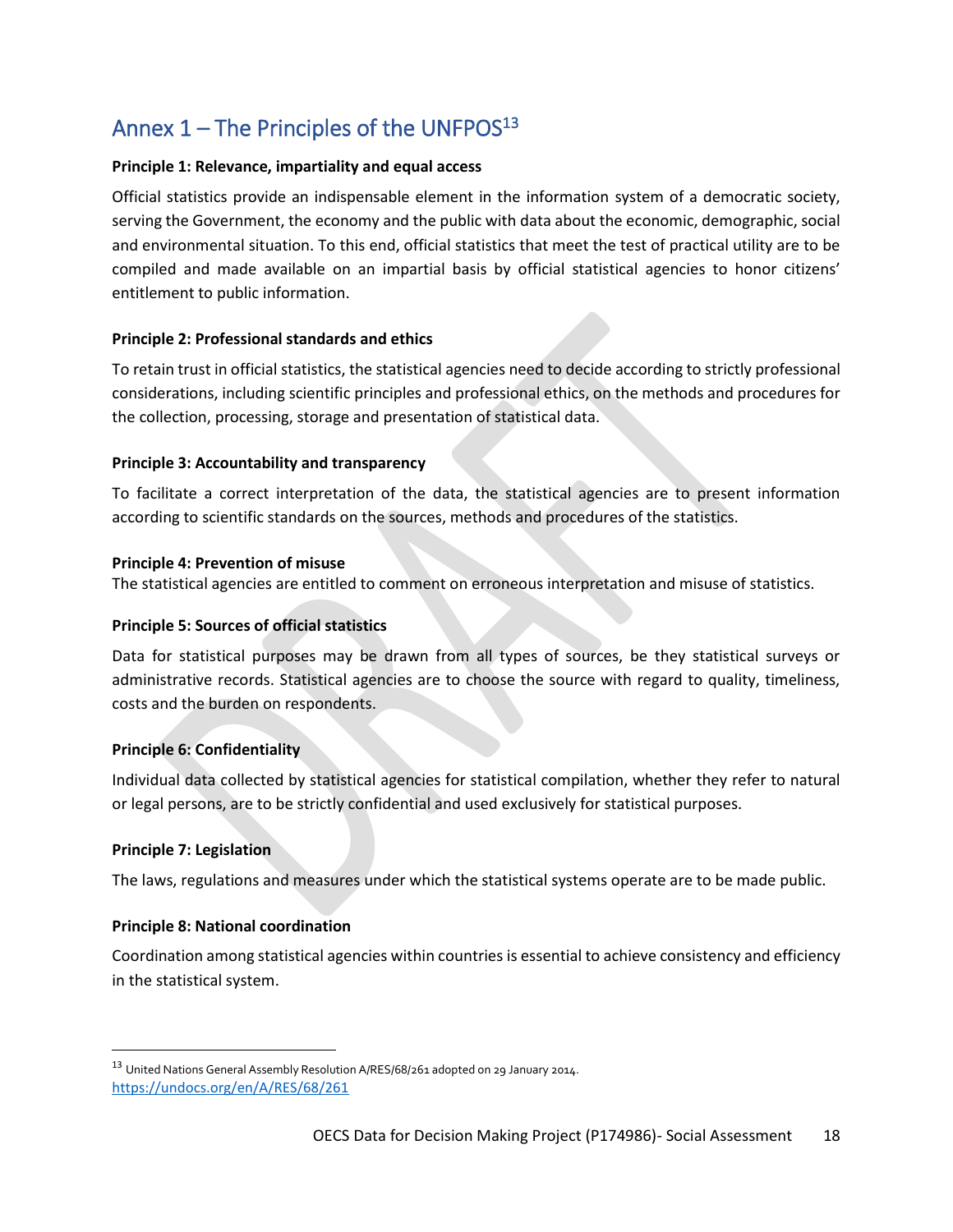#### **Principle 9: Use of international standards**

The use by statistical agencies in each country of international concepts, classifications and methods promotes the consistency and efficiency of statistical systems at all official levels.

### **Principle 10: International cooperation**

Bilateral and multilateral cooperation in statistics contributes to the improvement of systems of official statistics in all countries.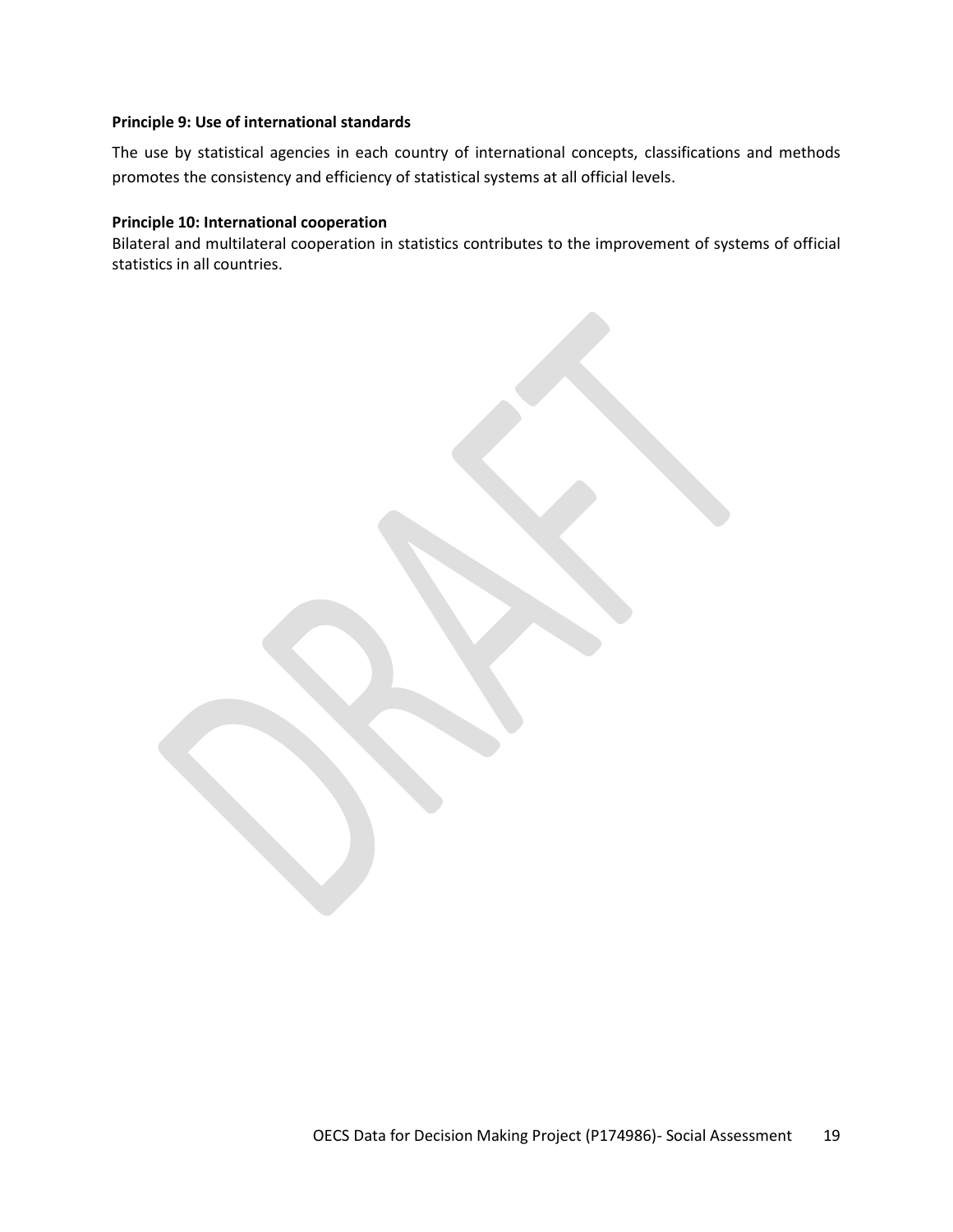# <span id="page-20-0"></span>Annex 2- Principles of the Regional Code of Good Practice in Statistics for Latin America and the Caribbean<sup>14</sup>

### **Principle 1: Professional independence**

In order to guarantee the credibility of official statistics, the national statistical institute and other members of the national statistical system must be professionally independent of political and administrative agencies and other external sources of interference.

### **Principle 2: Coordination of the national statistical system**

This will enable the statistics producing entities to plan and implement national statistical activity in a participatory manner, maintain close contact and work jointly to improve the quality, comparability and consistency of official statistics.

### **Principle 3: Statistical mandate for data collection**

The collection of information for the preparation of official statistics must be supported by a clear legal mandate. At the request of the national statistical institutes and members of the national statistical system, the administrations, corporations, households and the public in general may be required by law to provide access to data for the preparation of official statistics or to submit such data, which will be treated as confidential.

### **Principle 4: Statistical confidentiality**

The national statistical institute and the other members of the national statistical system shall guarantee the protection and confidentiality of the information used to produce official statistics and shall refrain from identifying the sources.

#### **Principle 5: Adequacy of resources**

The resources available for national statistical activity must be sufficient and appropriate for the generation of official statistics.

#### **Principle 6: Quality commitment**

 $\overline{\phantom{a}}$ 

The entities that produce statistics within the national statistical system must work and cooperate in accordance with rules, principles and standards.

## **Principle 7: Impartiality and objectivity**

The national statistical institute and the other members of the national statistical system must produce and disseminate official statistics respecting scientific independence and, in an objective, professional and transparent manner, so that all users are treated equally.

<sup>14</sup> [https://repositorio.cepal.org/bitstream/handle/11362/16423/1/FILE\\_148024\\_en.pdf](https://repositorio.cepal.org/bitstream/handle/11362/16423/1/FILE_148024_en.pdf)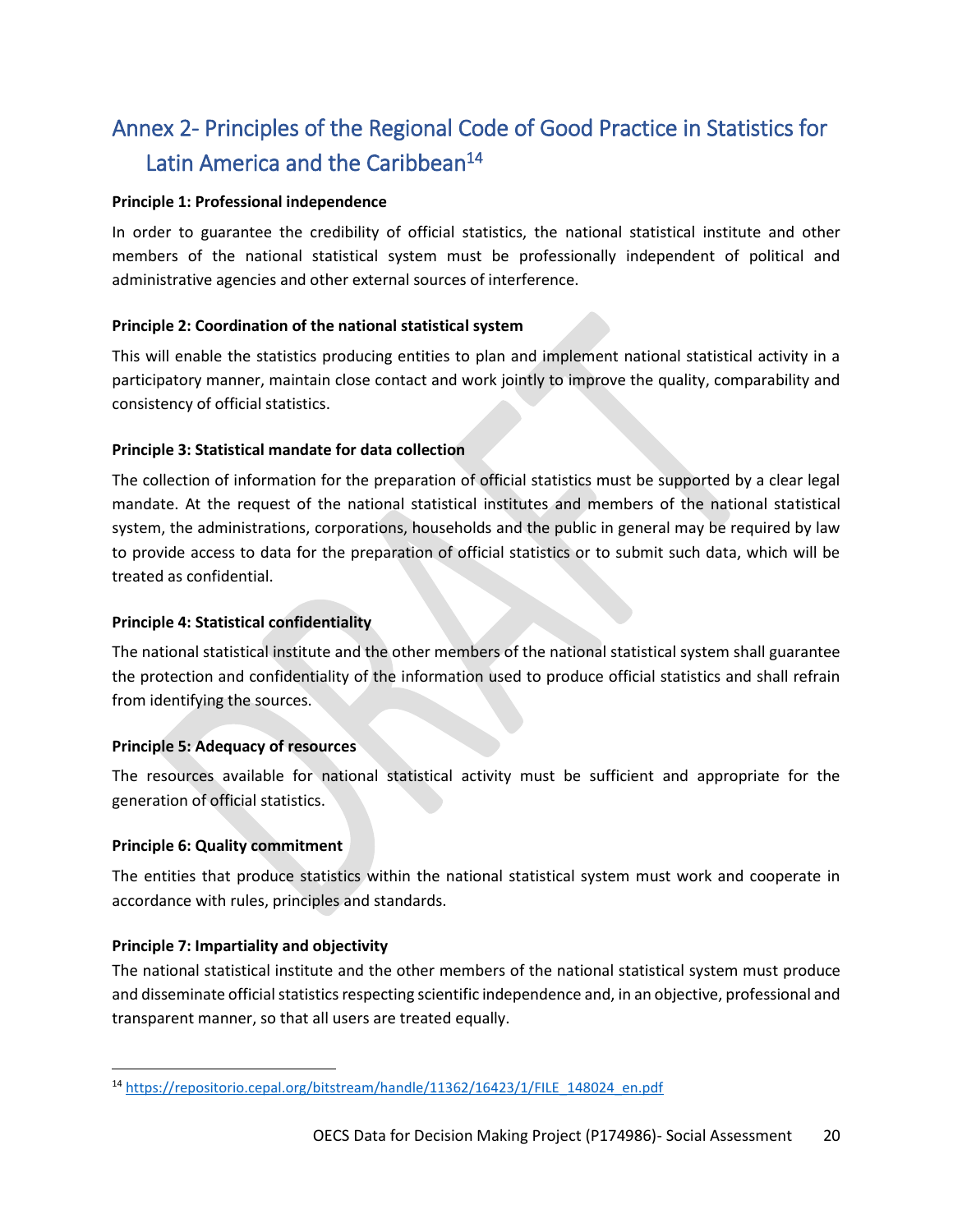### **Principle 8: Cooperation and international participation**

The entities belonging to the national statistical system must cooperate in the exchange of experiences and information and work jointly on the preparation of international statistical standards and activities.

### **Principle 9: Sound methodology**

The production of official statistics by the national statistical institute and the other members of the national statistical system must be based on sound instruments, procedures and expertise.

### **Principle 10: Appropriate statistical procedures**

The quality of official statistics used by national statistical institute and the other members of the national statistical system must be underpinned by appropriate procedures and tools at every stage of the statistical process.

### **Principle 11: Non-excessive burden on respondents**

The national statistical institute and the other members of the national statistical system must set their targets so as to gradually reduce the burden on respondents. The request for information must be in keeping with the needs of users and must not be excessive for the respondents.

### **Principle 12: Cost-effectiveness**

The national statistical institute and the other members of the national statistical system must use resources efficiently and effectively.

## **Principle 13: Relevance**

The national statistical institute and other members of the national statistical system must satisfy users' information needs on the basis of their requirements.

## **Principle 14: Accuracy and reliability**

The official statistics produced by the national statistical institute and the other members of the national statistical system must be an accurate and reliable reflection of the actual situation.

#### **Principle 15: Timeliness and punctuality**

The national statistical institute and the other members of the national statistical system must produce and disseminate official statistics in a timely, punctual and transparent manner.

## **Principle 16: Coherence and comparability**

The official statistics produced by the national statistical institute and the other members of the national statistical system must be coherent internally and over time and must be comparable across regions and countries.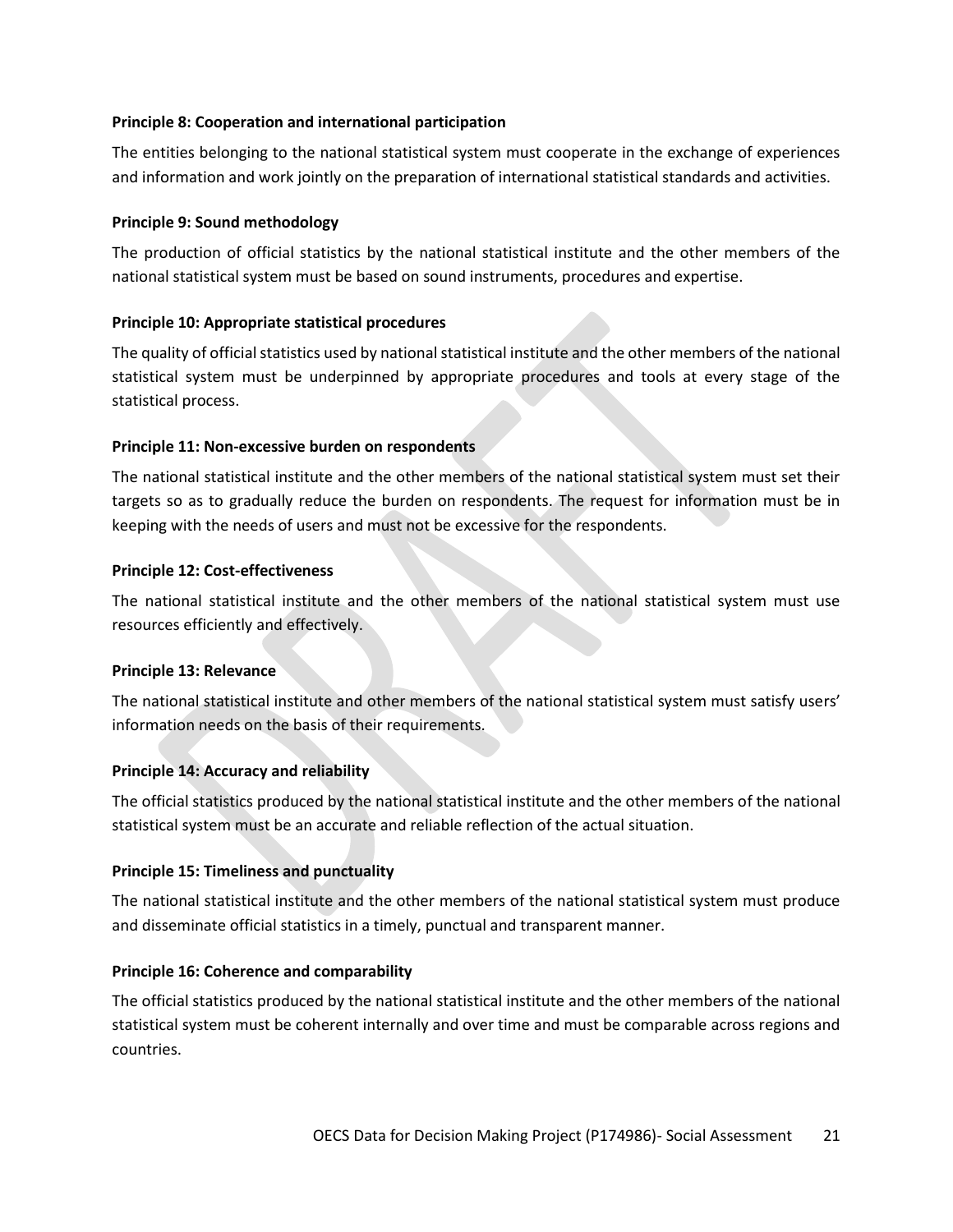# **Principle 17: Accessibility and clarity**

The official statistics generated by the national statistical institute and the other members of the national statistical system must be presented clearly and comprehensibly and disseminated appropriately, thereby enabling equitable access by all users.